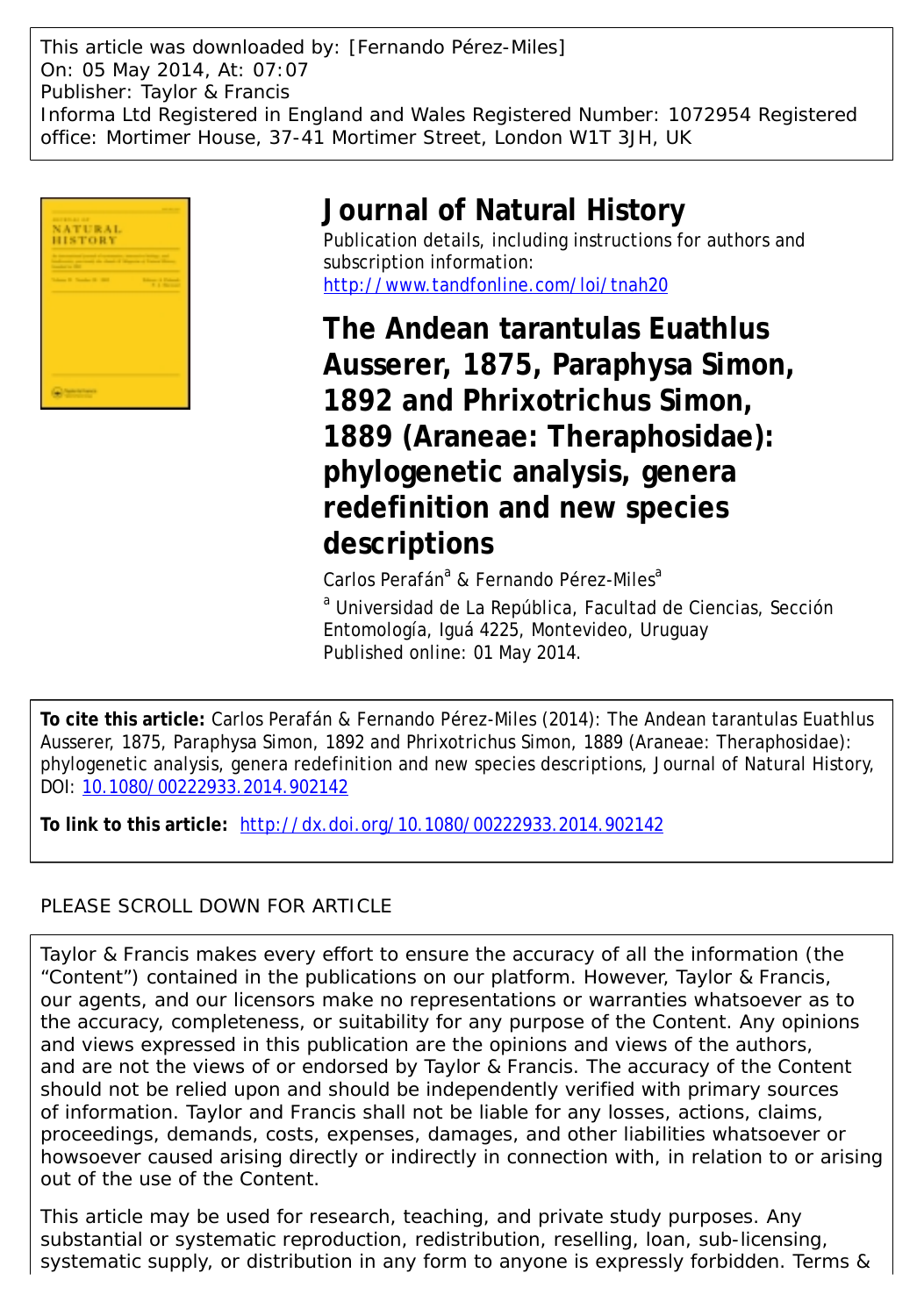Conditions of access and use can be found at [http://www.tandfonline.com/page/terms](http://www.tandfonline.com/page/terms-and-conditions)[and-conditions](http://www.tandfonline.com/page/terms-and-conditions)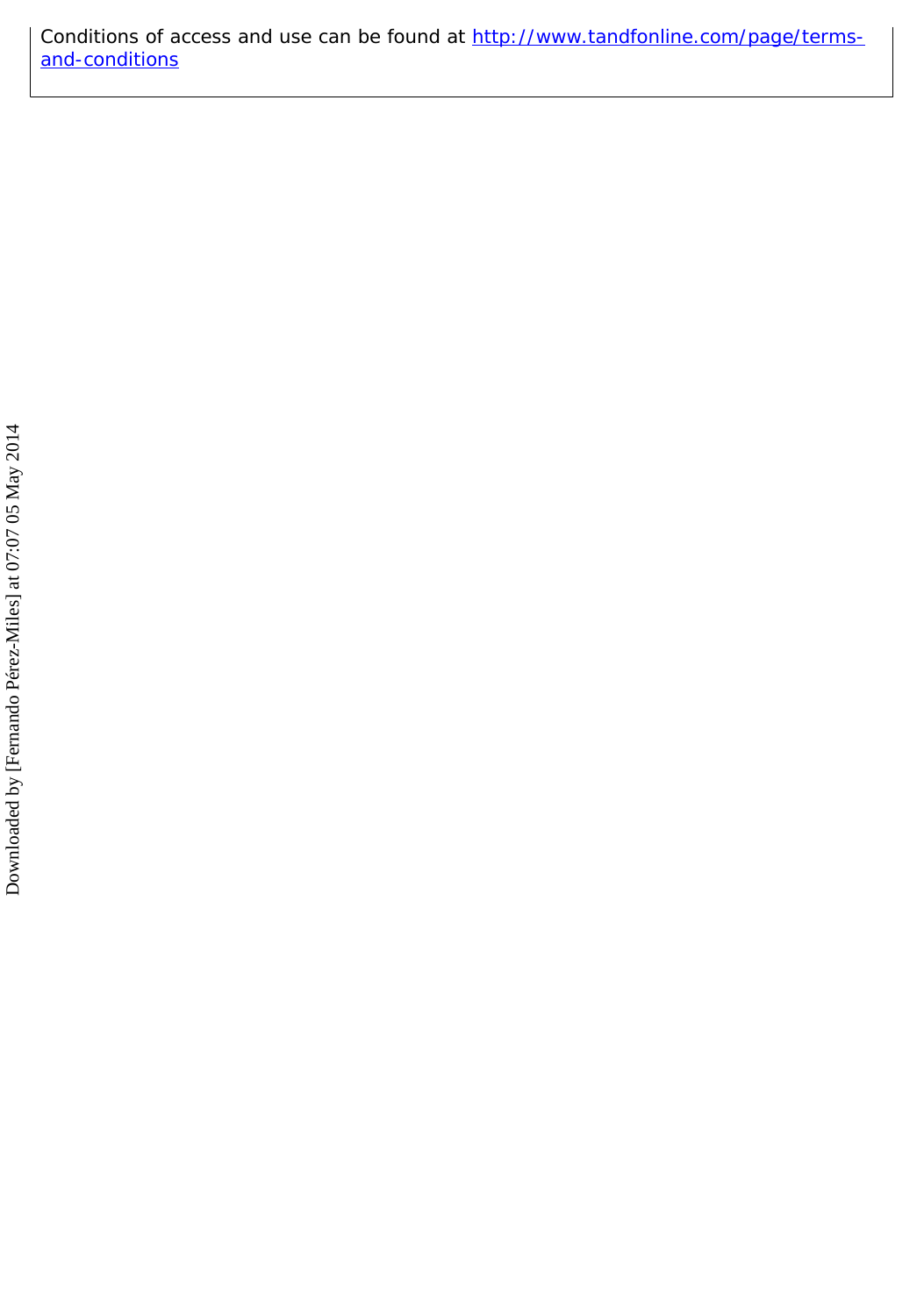

## The Andean tarantulas Euathlus Ausserer, 1875, Paraphysa Simon, 1892 and Phrixotrichus Simon, 1889 (Araneae: Theraphosidae): phylogenetic analysis, genera redefinition and new species descriptions

Carlos Perafán\* and Fernando Pérez-Miles

Universidad de La República, Facultad de Ciencias, Sección Entomología, Iguá 4225, Montevideo, Uruguay

(Received 19 April 2013; accepted 19 January 2014)

Based on a phylogenetic analysis we revised the Chilean tarantula genera Euathlus and Paraphysa. As results of our analyses, within a wider context of South American lineages, *Paraphysa* is synonymous of *Euathlus*, and *Phrixotrichus* is resurrected. *Euathlus* and *Phrixotrichus* are sister genera, supported by their shared palpal organ morphology, especially at the ventral position of the distal prolateral inferior keel, also by spermathecal receptacles with a lateral chamber, and tarsal claws without teeth. Both genera are redefined based on cladistic results, and some of their constituent species are transferred. We describe four new species, and for the first time present the spermathecae of Euathlus parvulus comb. nov. All species described for both genera are diagnosed and keyed. Euathlus now includes: Euathlus antai Perafán and Pérez-Miles sp. nov., Euathlus atacama Perafán and Pérez-Miles sp. nov., Euathlus condorito Perafán and Pérez-Miles sp. nov., Euathlus manicata (Simon 1892) comb. nov., Euathlus parvulus (Pocock, 1903) comb. nov. and Euathlus truculentus L. Koch, 1875. Phrixotrichus now comprises: Phrixotrichus jara Perafán and Pérez-Miles sp. nov., Phrixotrichus scrofa (Molina, 1788) comb. nov. and Phrixotrichus vulpinus (Karsch, 1880) comb. nov. Furthermore, Paraphysa riparia Schmidt and Bolle, 2008 is synonymized with Eupalaestrus weijenberghi (Thorell, 1894), Paraphysa pulcherrimaklaasi Schmidt, 1991 is transferred to Maraca Pérez-Miles, 2006 and Paraphysa peruviana Schmidt, 2007 is considered a nomen dubium.

[http://zoobank.org/urn:lsid:zoobank.org:pub:62B49343-DCF0-4AFE-8154-](http://zoobank.org/urn:lsid:zoobank.org:pub:62B49343-DCF0-4AFE-8154-19F9D50E9AA0) [19F9D50E9AA0](http://zoobank.org/urn:lsid:zoobank.org:pub:62B49343-DCF0-4AFE-8154-19F9D50E9AA0)

Keywords: Chile; cladistics; morphology; tarantula; taxonomy

## Introduction

Theraphosidae Thorell, [1869](#page-31-0) is the most speciose family of mygalomorph spiders, and is predominantly found in the tropical and subtropical regions. Within this family, Aviculariinae and Theraphosinae are distributed exclusively in the New World. Given their great morphological homogeneity these spiders have presented considerable taxonomic difficulties and confusion (Gerschman de P. and Schiapelli [1969](#page-29-0); Schiapelli and Gerschman de P. [1979;](#page-30-0) Valerio [1980](#page-31-0); Raven [1985](#page-30-0), 1990; Goloboff [1993a;](#page-29-0) Pérez-Miles et al. [1996;](#page-30-0) Bertani [2000;](#page-28-0) Fukushima et al. [2008](#page-29-0)), and several genera and species described mainly in the nineteenth century are poorly diagnosed, and their holotypes have been lost or damaged. In addition, much later

<sup>\*</sup>Corresponding author. Email: caperafanl@gmail.com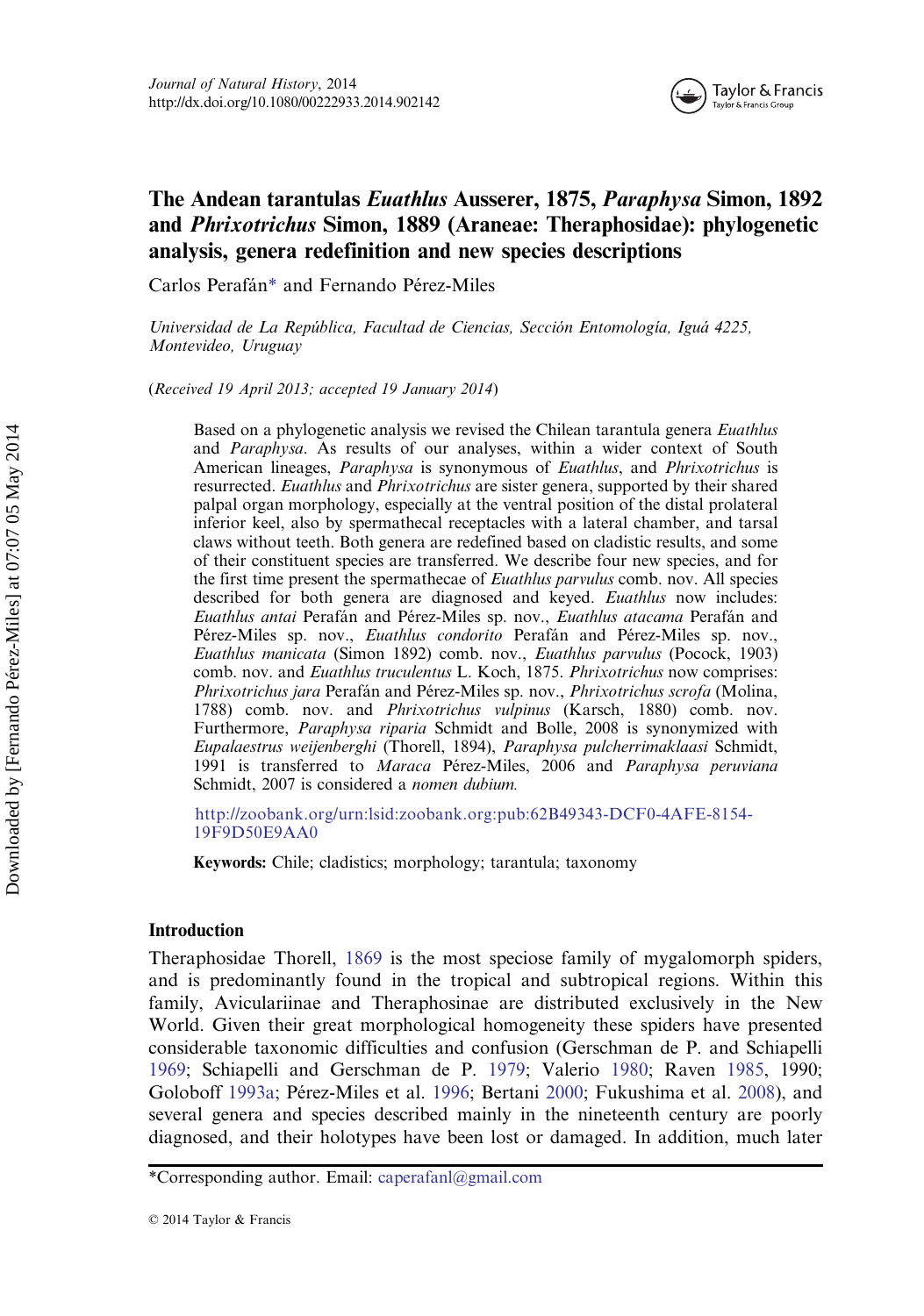poor taxonomic revisions were made in small non-peer-reviewed magazine articles, often without examining type specimens or original descriptions, and even new descriptions based on imported pet trade material of unknown provenance, with little useful diagnostic value.

Euathlus Ausserer, 1875, Paraphysa Simon, 1892 and Phrixotrichus Simon, 1889 are genera with a long and controversial taxonomic history, evidenced by the difficulties met when trying to diagnose and differentiate them. Many species of these genera have experienced repeated nomenclatural changes and some species have been transferred between these genera.

The genus *Euathlus* was originally described on the basis of its type species Euathlus truculentus L. Koch, 1875 (in Ausserer [1875\)](#page-28-0), originally from Argentina and Chile. The taxonomy of this genus has long been controversial. It was first considered as a senior synonym of Brachypelma Simon, 1891 by Raven ([1985\)](#page-30-0). Afterwards, Schmidt [\(1991b\)](#page-30-0) removed it from this synonymy, but the resurrection of Brachypelma was rejected by Smith ([1991,](#page-31-0) 1992), and established again by Schmidt [\(1992a](#page-30-0)) and subsequently endorsed by Smith [\(1994](#page-31-0)); Gallon [\(2005](#page-29-0)) also placed Ashantia Strand, 1908 in the synonymy of Euathlus. The genus Phrixotrichus has long and complicated synonymies (Bonnet [1958;](#page-28-0) Pérez-Miles et al. [1996](#page-30-0)). Schmidt [\(1996b](#page-30-0)) removed Phrixotrichus from the synonymy of Grammostola Simon, 1892, which had been established by Pérez-Miles et al. ([1996\)](#page-30-0), and considered Phrixotrichus as a synonym of *Euathlus* (Schmidt [1996a\)](#page-30-0). *Paraphysa* was described on the basis of Paraphysa manicata Simon, 1892, from Chile. It was considered a senior synonym of Pseudhapalopus Strand, 1907 by Raven ([1985](#page-30-0)), but that synonymy was rejected by Schmidt and Weinmann ([1997\)](#page-31-0).

The frequent transfers of species between Euathlus, Paraphysa and Phrixotrichus reflect the difficulties in differentiating the species of these genera. Based on a phylogenetic analysis performed using morphological characters of type specimens and additional new material from Chile, we revised the species composition for these genera. As a consequence of our study, we propose the synonymy of *Paraphysa* with Euathlus, revalidate the genus Phrixotrichus, as well as new composition of species for Euathlus and Phrixotrichus. We describe four new species and present a key for species of both genera. Additionally, *Euathlus pulcherrimaklaasi* (Schmidt [1991a\)](#page-30-0) and Paraphysa riparia Schmidt and Bolle, 2008 are transferred to other Theraphosinae genera. Male and female E.pulcherrimaklaasi are not congeneric. Paraphysa peruviana Schmidt, 2007 is considered a nomen dubium.

#### Material and methods

Measurements were taken with an ocular micrometer and are given in millimetres. We took the photographs with a digital camera (Nikon Coolpix P5100, AC ADAPTER EH – 62A) and Infinity Lite adapted to the stereoscope lens (Nikon SMZ-10). Leg and palp measurements were taken in dorsal view of left-side limbs, unless appendages were lost. Urticating setae terminology follows Cooke et al. ([1972\)](#page-29-0) and Bertani [\(2002](#page-28-0)). Male palpal organ keel terminology follows Bertani [\(2000](#page-28-0)) and Fukushima et al. ([2008\)](#page-29-0).

Abbreviations: AK, accessory keels; ALE, anterior lateral eyes; AME, anterior median eyes;  $d$ , dorsal; OQ, ocular quadrangle (including lateral eyes);  $p$ , prolateral; PB, prolateral branch of tibial apophysis; PI, prolateral inferior keel; PME, posterior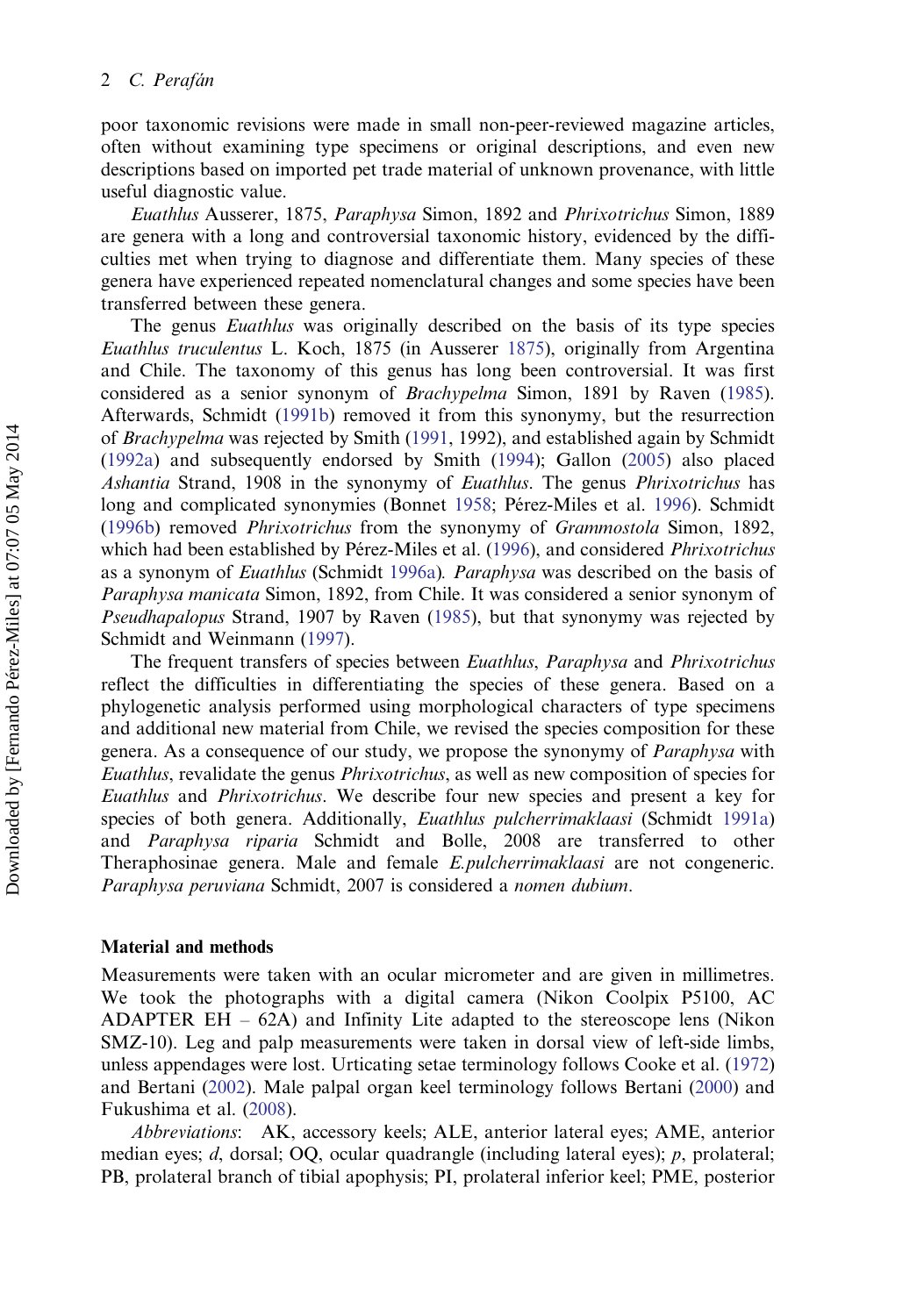median eyes; PMS, posteromedial spinnerets; PLE, posterior lateral eyes; PLS, posterolateral spinnerets; PS, prolateral superior keel; r, retrolateral; RB, retrolateral branch of tibial apophysis; v, ventral.

We examined specimens from the following collections: British Museum of Natural History, London, UK (BMNH); Entomology, Science Faculty, Montevideo, Uruguay (FCE–MY); Butantan Institute, São Paulo, Brazil (IBSP); Muséum National D'Histoire Naturelle, Paris, France (MNHN); Zoology Museum, São Paulo University, Brazil (MZUSP); Zoological Museum, Concepción University, Chile (MZUC-UCCC); and Senckenbergmuseum, Frankfurt, Germany (SMF).

## Cladistic analysis

As out-group, we used five species selected based on the cladograms of Pérez-Miles et al. [\(1996](#page-30-0)), Fukushima et al. ([2008\)](#page-29-0) and Perafán [\(2010](#page-29-0)). Euathlus and Phrixotrichus are related to a basal Theraphosinae group. Hence, the out-group included species representatives of the genera Cyriocosmus Simon, 1903; Grammostola; Homoeomma Ausserer, 1871; Maraca Pérez-Miles, 2006 and Plesiopelma Pocock, 1901. All data for the out-groups were obtained from material that we examined, as well as those in the following list.

*Cyriocosmus fernandoi* Fukushima et al., 2005: holotype $\partial$ , Brasil, Mato Grosso, Pontes and Lacerda, U.H.E. Guaporé, Area 2 (IBSP 10966); Brasil, Mato Grosso, Entre vale de S. Lourenzo e Pontes and Lacerda, U.H.E. Guaporé (Op. Coatá) 1♀ (IBSP 10976); Grammostola anthracina (C.L. Koch [1842\)](#page-29-0): Uruguay, Maldonado, Sierra de las Animas, 1♀ (FCE-MY 0180); Uruguay, Maldonado, Sierra de los Caracoles,  $1\textdegree$  (FCE-MY 0241); Homoeomma uruguayense (Mello-Leitão [1946](#page-29-0)): Uruguay, Montevideo, Cerro, 3♀ (FCE-MY 0300); Uruguay, Montevideo, Sayago, Facultad de Agronomía, 2♂ (FCE-MY 0320); Maraca horrida (Schmidt [1994](#page-30-0)): Brasil, Fazenda UFAM, AM. 54 km. al N. de Manaus,  $2\delta$  (FCE-MY); and Plesiopelma longisternale (Schiapelli and Gerschman [1942\)](#page-30-0): Uruguay, Maldonado, Sierra de las Animas, 1♀ (FCE-MY 0519); Uruguay, Maldonado, Sierra de Las Animas,  $2\text{A}$  (FCE-MY 0454).

We analysed a data matrix with 46 morphological characters and 14 taxa [\(Table](#page-5-0) [1](#page-5-0)) edited using NDE 0.5.0 (Page [2001\)](#page-29-0). The characters were polarized according to the out-group criterion (Watrous and Wheeler [1981](#page-31-0)), and all characters treated unordered. The cladistics analysis was carried out in TNT version 1.1 (Goloboff et al. [2003a\)](#page-29-0), under maximum parsimony and the implicit enumeration algorithm. The unsupported nodes on the trees found were collapsed. We also carried out implied weighting (Goloboff [1993b\)](#page-29-0) under different concavity values  $(k = 1-12)$ with the same search strategy. Homoeomma uruguayense, E. truculentus and Phrixotrichus scrofa were used to root the cladogram on different analyses as a strategy to evaluate the stability of each genus. The Bremer support (Bremer [1994](#page-28-0)) was calculated by searching the suboptimal trees one step longer, until the value was obtained for each node. Jackknife (Goloboff et al. [2003b\)](#page-29-0) values were calculated for each node using resampled matrices, with 1000 pseudoreplicates of 10 random addition sequences, and with 36% of the probability of alteration; the frequency differences (GC) are reported over the optimal preferred tree, so the values  $\leq 50\%$  are reported.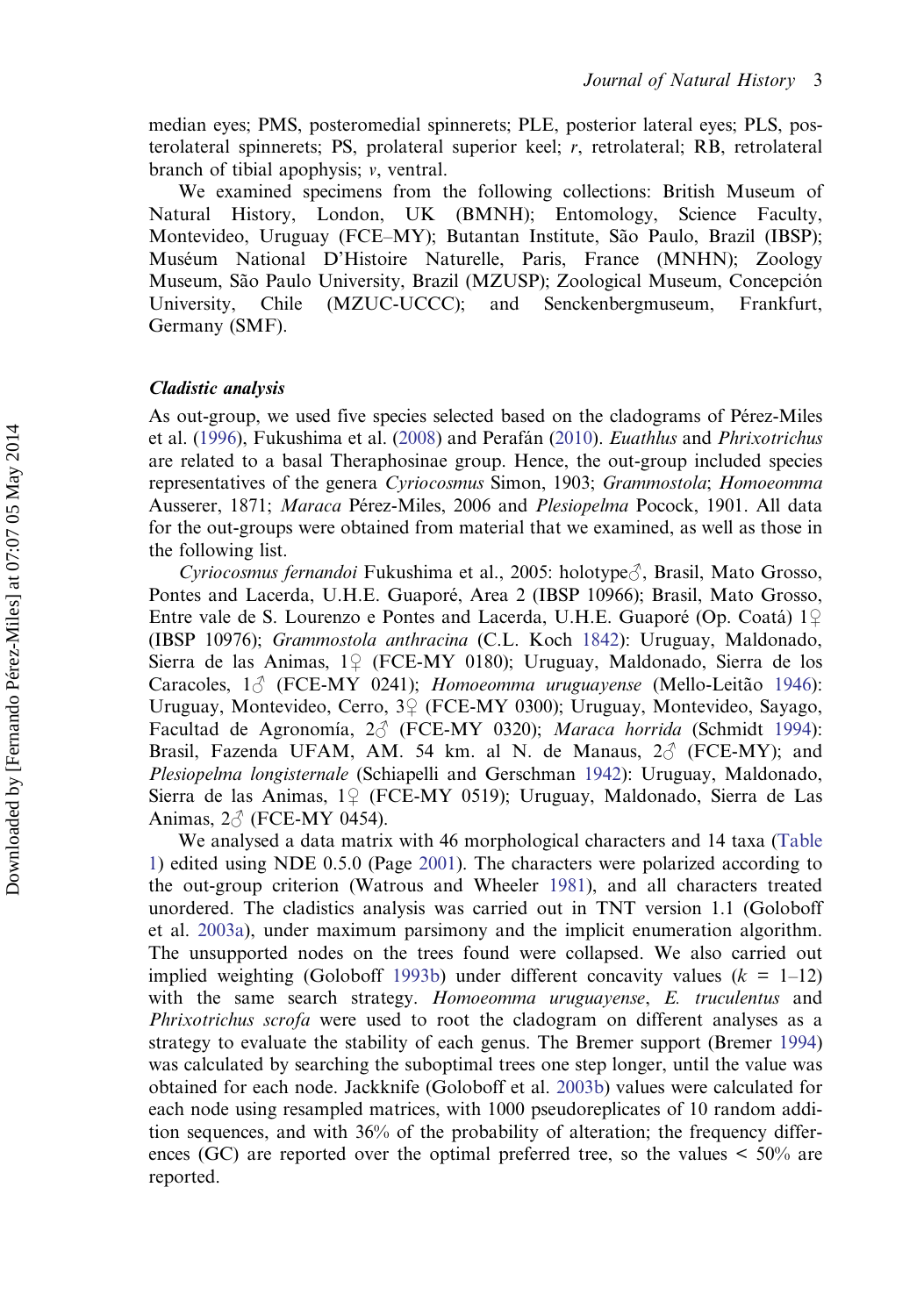<span id="page-5-0"></span>

|                                                                                                                                            | S                        |                |                           |              |               |            |                                                                            |                |              |                                  |            |          |                                     |           |         |                 |                |                  |                                                                                                                                                                                                                                                                                                                                                                                                                                                              |               |            | $\tilde{\phantom{a}}$ | ○           | ⊂            |             |                     |          | 0000000                       |           |         |
|--------------------------------------------------------------------------------------------------------------------------------------------|--------------------------|----------------|---------------------------|--------------|---------------|------------|----------------------------------------------------------------------------|----------------|--------------|----------------------------------|------------|----------|-------------------------------------|-----------|---------|-----------------|----------------|------------------|--------------------------------------------------------------------------------------------------------------------------------------------------------------------------------------------------------------------------------------------------------------------------------------------------------------------------------------------------------------------------------------------------------------------------------------------------------------|---------------|------------|-----------------------|-------------|--------------|-------------|---------------------|----------|-------------------------------|-----------|---------|
|                                                                                                                                            | $\overline{\Omega}$      | っ              |                           |              |               |            |                                                                            |                |              |                                  |            |          |                                     |           |         | 含               |                | $\circ$          |                                                                                                                                                                                                                                                                                                                                                                                                                                                              |               |            |                       |             |              |             |                     |          | 。。。。。。。。。。。。                  |           |         |
|                                                                                                                                            | $\Omega$                 |                |                           | ⊂            | ᅌ             |            | $\circ \circ \circ$                                                        |                |              | $\circ\circ\circ\circ\circ\circ$ |            |          |                                     |           |         | 43              | $\circ$        | $\circ$          |                                                                                                                                                                                                                                                                                                                                                                                                                                                              |               |            |                       |             |              |             |                     |          |                               |           |         |
|                                                                                                                                            | $\overline{0}$           | 0              |                           | ⊂            |               |            |                                                                            | $\circ$        | $\circ$      |                                  | $\circ$    | $\sim$   |                                     |           |         | $\ddot{c}$      |                |                  |                                                                                                                                                                                                                                                                                                                                                                                                                                                              |               |            |                       |             |              |             |                     |          |                               |           |         |
|                                                                                                                                            | $\frac{8}{18}$           | $\circ$        |                           |              | O N N O N     |            |                                                                            |                |              |                                  |            |          | $U \sim U U U$                      |           |         | ⊣               |                |                  |                                                                                                                                                                                                                                                                                                                                                                                                                                                              |               |            |                       |             |              | <b>AUNU</b> |                     |          |                               |           |         |
|                                                                                                                                            | $\overline{17}$          |                | $\circ \circ \circ \circ$ |              |               | $\circ$    |                                                                            |                |              |                                  |            |          | $\sim$ 000                          |           |         | $\theta$        |                |                  |                                                                                                                                                                                                                                                                                                                                                                                                                                                              |               |            |                       |             |              |             |                     |          |                               |           |         |
|                                                                                                                                            | $\overline{16}$          |                |                           |              | 000-000       |            |                                                                            |                | $\circ$      |                                  | ⊝          | $\sim$   |                                     |           |         | 39              |                |                  | $\circ$ $\circ$ $\sim$ $\circ$                                                                                                                                                                                                                                                                                                                                                                                                                               |               | ⊂          |                       |             |              |             |                     |          |                               |           |         |
| in cladistic analysis of <i>Euathlus</i> and <i>Phrixotrichus</i> . (-) inapplicable (?) unknown; treated as missing data in the analysis. | S                        |                |                           |              |               |            |                                                                            | 。。。。。。。。。。。    |              |                                  |            | $\sim$   |                                     |           |         | 38              |                |                  | $\begin{array}{ccccccccccccc} \cap & \cap & \cap & \cap & \circ & \circ & \circ \end{array}$                                                                                                                                                                                                                                                                                                                                                                 |               |            |                       |             | $\circ$      | $\circ$     | $\circ$ $\circ$     |          | $\circ$                       | ᅌ         |         |
|                                                                                                                                            | 4                        |                |                           |              | 00000-        |            |                                                                            |                |              | $\circ$                          |            |          | $\cdot$ $\sim$ $\sim$ $\sim$ $\sim$ |           |         | 37              |                |                  |                                                                                                                                                                                                                                                                                                                                                                                                                                                              |               |            |                       |             |              |             |                     |          | 11110000000000                |           |         |
|                                                                                                                                            | $\mathbf{1}$             |                |                           | っ            |               |            | ᅌ                                                                          | ○              | $\circ$      | $\circ$                          | ᅌ          | $\sim$   |                                     |           |         | 36              | $\sim$ $\sim$  |                  |                                                                                                                                                                                                                                                                                                                                                                                                                                                              | $\circ$       |            | $\circ \circ \circ$   |             | $\circ$      |             |                     |          | 00000                         |           | $\circ$ |
|                                                                                                                                            | $\overline{c}$           |                |                           |              |               |            |                                                                            |                |              |                                  |            |          |                                     |           |         | 35              |                |                  | $\begin{array}{c} \mathbf{C} \cup \mathbf{C} \cup \mathbf{C} \cup \mathbf{C} \cup \mathbf{C} \cup \mathbf{C} \cup \mathbf{C} \cup \mathbf{C} \cup \mathbf{C} \cup \mathbf{C} \cup \mathbf{C} \cup \mathbf{C} \cup \mathbf{C} \cup \mathbf{C} \cup \mathbf{C} \cup \mathbf{C} \cup \mathbf{C} \cup \mathbf{C} \cup \mathbf{C} \cup \mathbf{C} \cup \mathbf{C} \cup \mathbf{C} \cup \mathbf{C} \cup \mathbf{C} \cup \mathbf{C} \cup \mathbf{C} \cup \mathbf{C$ |               |            |                       | $\circ$     | $\circ$      | $\circ$     | $\circ \circ \circ$ |          |                               |           |         |
|                                                                                                                                            | $\Xi$                    |                | $\circ \circ \circ$       |              |               |            | $\circ \circ \circ$                                                        |                |              | $\circ \circ \circ$              |            |          | $\sim$ 000                          |           |         | $\mathfrak{H}$  |                |                  | nmmmt                                                                                                                                                                                                                                                                                                                                                                                                                                                        |               |            | 4                     | 寸           |              |             |                     |          |                               |           |         |
|                                                                                                                                            | $\overline{\phantom{0}}$ |                |                           |              |               |            |                                                                            |                |              |                                  |            |          |                                     |           |         | 33              |                |                  |                                                                                                                                                                                                                                                                                                                                                                                                                                                              |               |            |                       |             |              |             |                     |          | 4 2 2 2 4 3 3 3 3 3 3 3 3 3 3 |           |         |
|                                                                                                                                            | $\sigma$                 |                |                           |              |               |            |                                                                            | - 000000000000 |              |                                  |            |          |                                     |           |         | 32              | $\sim$         |                  |                                                                                                                                                                                                                                                                                                                                                                                                                                                              |               |            |                       |             |              |             |                     |          |                               |           |         |
|                                                                                                                                            | $\infty$                 | $\circ$        |                           | $\circ$      | $\circ$       | $\circ$    | $\circ$                                                                    |                | $\circ$      | $\circ$                          | $\circ$    |          | $\sim$ 00                           |           | $\circ$ | $\overline{5}$  | $\sim$ $-$     |                  |                                                                                                                                                                                                                                                                                                                                                                                                                                                              |               | $\sim$     |                       |             |              |             |                     |          |                               |           |         |
|                                                                                                                                            | $\overline{ }$           |                |                           |              |               |            |                                                                            | 。。。。。。。。。。     |              |                                  |            |          | $\circ \sim \circ$                  | ⊂         |         | $\approx$       | $\circ$        | $\circ$          | $\circ$                                                                                                                                                                                                                                                                                                                                                                                                                                                      |               | $\circ$    |                       | $\circ$     | $\circ$      | $\circ$     | $\circ$             | $\circ$  |                               |           |         |
|                                                                                                                                            | $\circ$                  |                | $\sim$ 0 0 0              |              |               |            | $\overline{\phantom{0}}$ $\overline{\phantom{0}}$ $\overline{\phantom{0}}$ |                | $\circ$ -    |                                  | ⊝          |          | $\sim$ 000                          |           |         | $^{29}$         | $\circ$        | ⊂                | $\circ$                                                                                                                                                                                                                                                                                                                                                                                                                                                      | ⊂             |            |                       |             |              |             |                     |          |                               |           |         |
|                                                                                                                                            | 5                        | $\circ$        | $\circ$                   |              | $\circ$       |            | $-$ 0 0                                                                    |                |              | $\circ \circ \circ$              |            |          | $\sim$ 000                          |           |         | 28              | $\circ$        | ⊂                | $\circ$                                                                                                                                                                                                                                                                                                                                                                                                                                                      | ⊂             |            |                       |             |              |             |                     |          |                               |           |         |
|                                                                                                                                            | 4                        | $\circ$        | $\circ$                   |              | $\circ$       |            |                                                                            |                |              |                                  |            | $\sim$   |                                     |           |         | 27              | $\circ$        |                  | $\circ$                                                                                                                                                                                                                                                                                                                                                                                                                                                      |               | C          |                       |             |              |             |                     |          |                               |           |         |
|                                                                                                                                            | $\epsilon$               |                |                           |              |               |            |                                                                            |                |              |                                  |            |          |                                     |           |         | $\delta$        |                |                  |                                                                                                                                                                                                                                                                                                                                                                                                                                                              |               |            |                       |             |              |             |                     |          |                               |           |         |
|                                                                                                                                            | $\mathcal{L}$            |                |                           |              |               |            | $\circ$                                                                    | $\circ$        | $\circ$      | $\circ$                          |            | $\sim$   | $\circ$                             | $\circ$   |         | 25              |                |                  |                                                                                                                                                                                                                                                                                                                                                                                                                                                              |               | $\circ$    | $\circ$               | $\circ$     | $\circ$      | $\sim$      |                     |          |                               | $\circ$   | $\sim$  |
|                                                                                                                                            |                          |                |                           |              |               |            |                                                                            |                |              |                                  |            |          |                                     |           |         | $\overline{24}$ |                |                  |                                                                                                                                                                                                                                                                                                                                                                                                                                                              |               |            |                       |             |              |             |                     |          |                               |           |         |
|                                                                                                                                            | $\circ$                  |                |                           |              |               |            |                                                                            |                |              |                                  |            |          |                                     |           |         | 23              |                |                  |                                                                                                                                                                                                                                                                                                                                                                                                                                                              |               | $\circ$    | $\circ$               | ○           | ⊂            | c           |                     |          |                               |           |         |
| Table 1. Characters matrix used                                                                                                            |                          | H. uruguayense | P. longisternale          | C. fernandoi | G. anthracina | M. horrida | E. truculentus                                                             | E. parvulus    | E. condorito | E. manicata                      | E. atacama | E. antai | P. vulpinus                         | P. scrofa | P. jara |                 | H. uruguayense | P. longisternale | C. fernandoi                                                                                                                                                                                                                                                                                                                                                                                                                                                 | G. anthracina | M. horrida | E. truculentus        | E. parvulus | E. condorito | E. manicata | E. atacama          | E. antai | P. vulpinus                   | P. scrofa | P. jara |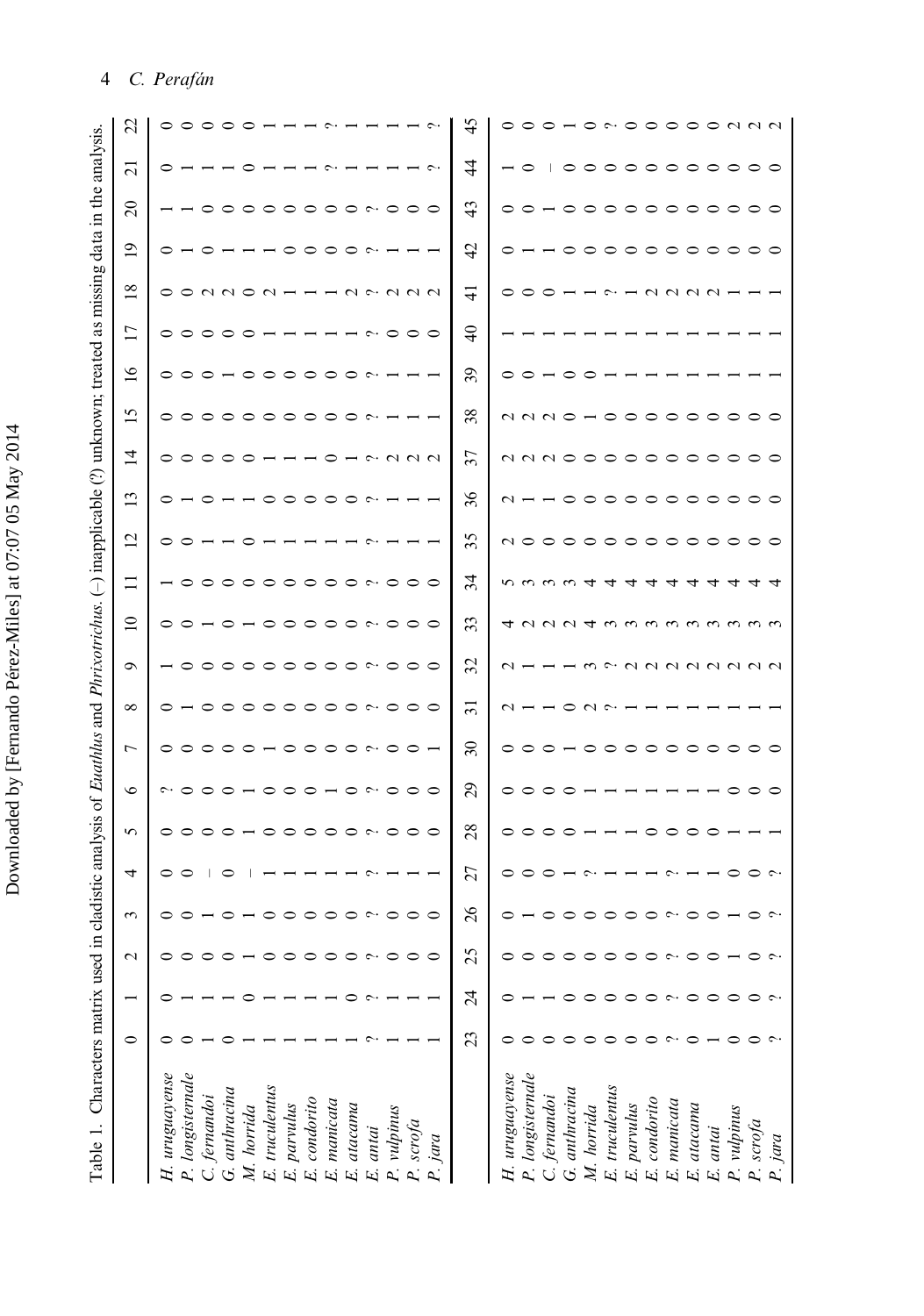#### Data set

Characters used in the cladistic analysis. Multistate characters were coded as nonadditive. The data matrix is listed in [Table 1](#page-5-0). (0) Embolus direction: directed ventrolaterally = 0; directed retrolaterally = 1. (1) Relative width of bulb sclerites II + III: wide = 0; narrow (less than  $10\%$  of length) = 1. (2) PS: extended along the embolus = 0; only apically = 1. (3) PI: present = 0; absent = 1. (4) Position of distal PI: prolateral = 0; prolateroventral = 1. (5) Retrolateral keel: absent = 0; present = 1. (6) Apical keel: absent = 0; present = 1. (7) Ventral crest on PI: absent = 0; present = 1. (8) Subapical tooth on PI: absent = 0; present = 1. (9) Tegular apophysis on bulb: absent = 0; present = 1. (10) Male palpal tibia: without retrolateral nodule = 0; with retrolateral nodule = 1. (11) Male palpal tibia: without prolateral nodule = 0; with prolateral nodule = 1. (12) Position of male tibial apophysis: ventral = 0; prolateroventral = 1. (13) Male tibial apophysis: branches with fused bases: 0, branches with non-fused bases: 1. (14) Male tibial apophysis: with one retrolateral spine  $= 0$ ; with two retrolateral spines  $= 1$ ; without retrolateral spines  $= 2$ . (15) PB: with basal spine  $= 0$ ; without basal spine  $= 1$ . (16) Position of distal spine on RB: subapical = 0; apical = 1. (17) Ventral spine on RB: absent = 0; present  $= 1$ . (18) Flexion of male metatarsus I: between the branches of tibial apophysis  $= 0$ ; on the apex to the retrolateral branch  $= 1$ ; retrolateral to the tibial apophysis = 2. (19) Male metatarsus I: strongly curved = 0; straight = 1. (20) Basal process on male metatarsus I: absent  $= 0$ ; present  $= 1$ . (21) Spermathecal morphology: spheroid shape  $= 0$ ; not spheroid shape  $= 1$ . (22) Spermathecae with a lateral spheroid chamber: absent = 0; present = 1. (23) Spermathecal receptacles: single = 0; bifurcated = 1. (24) Spermathecal neck: straight = 0; spiralled = 1. (25) Digitiform projections on spermathecae: absent  $= 0$ ; present  $= 1$ . (26) Lobes on spermathecae: absent  $= 0$ ; present  $= 1$ . (27) Female palpal tibia spination: with apical spines only  $= 0$ ; with apical and others ventral spines  $= 1$ . (28) Labial cuspules: numerous  $(> 20) = 0$ ; few or none = 1. (29) Sternum: as long as wide = 0; longer than wide = 1. (30) Coxal stridulatory setae: absent  $= 0$ ; present  $= 1$ . (31) Extension of scopula on metatarsus I: complete = 0; more than a half (distal  $2/3$ ) = 1; distal half = 2; less than half  $(1/3) = 3$ ; only apical  $(1/4, 1/5) = 4$ ; absent = 5. (32) Extension of scopula on metatarsus II: complete = 0; more than half (distal  $2/3$ ) = 1; distal half = 2; less than half  $(1/3) = 3$ ; only apical  $(1/4, 1/5) = 4$ ; absent = 5. (33) Extension of scopula on metatarsus III: complete = 0; more than distal half  $(2/3)$  = 1; distal half = 2; less than half  $(1/3) = 3$ ; only apical  $(1/4, 1/5) = 4$ ; absent = 5. (34) Extension of scopula on metatarsus IV: complete = 0; more than distal half  $(2/3) = 1$ ; distal half = 2; less than half  $(1/3) = 3$ ; only apical  $(1/4, 1/5) = 4$ ; absent = 5. (35) Scopulae on tarsi I: entire = 0; narrowly divided = 1; widely divided = 2. (36) Scopulae on tarsi II: entire = 0; narrowly divided = 1; widely divided = 2. (37) Scopulae on tarsi III: entire = 0; narrowly divided = 1; widely divided = 2. (38) Scopulae on tarsi IV: entire = 0; narrowly divided = 1; widely divided = 2. (39) Tarsal claws: with teeth = 0; without teeth = 1. (40) Urticating setae type III: absent = 0; present = 1. (41) Length of urticating setae type III: short (less than 0.75 of the optical field diameter of microscope;  $40\times$ ) = 0; medium-sized (more than 0.75 and less than 1.5 of the optical field diameter,  $40\times$ ) = 1; long (more than 1.5 of the optical field diameter,  $40 \times$ ) = 2. (42) Barbs on urticating setae type III: long = 0; short = 1. (43) Urticating setae type IV: present  $= 0$ ; absent  $= 1$ . (44) Setules on urticating setae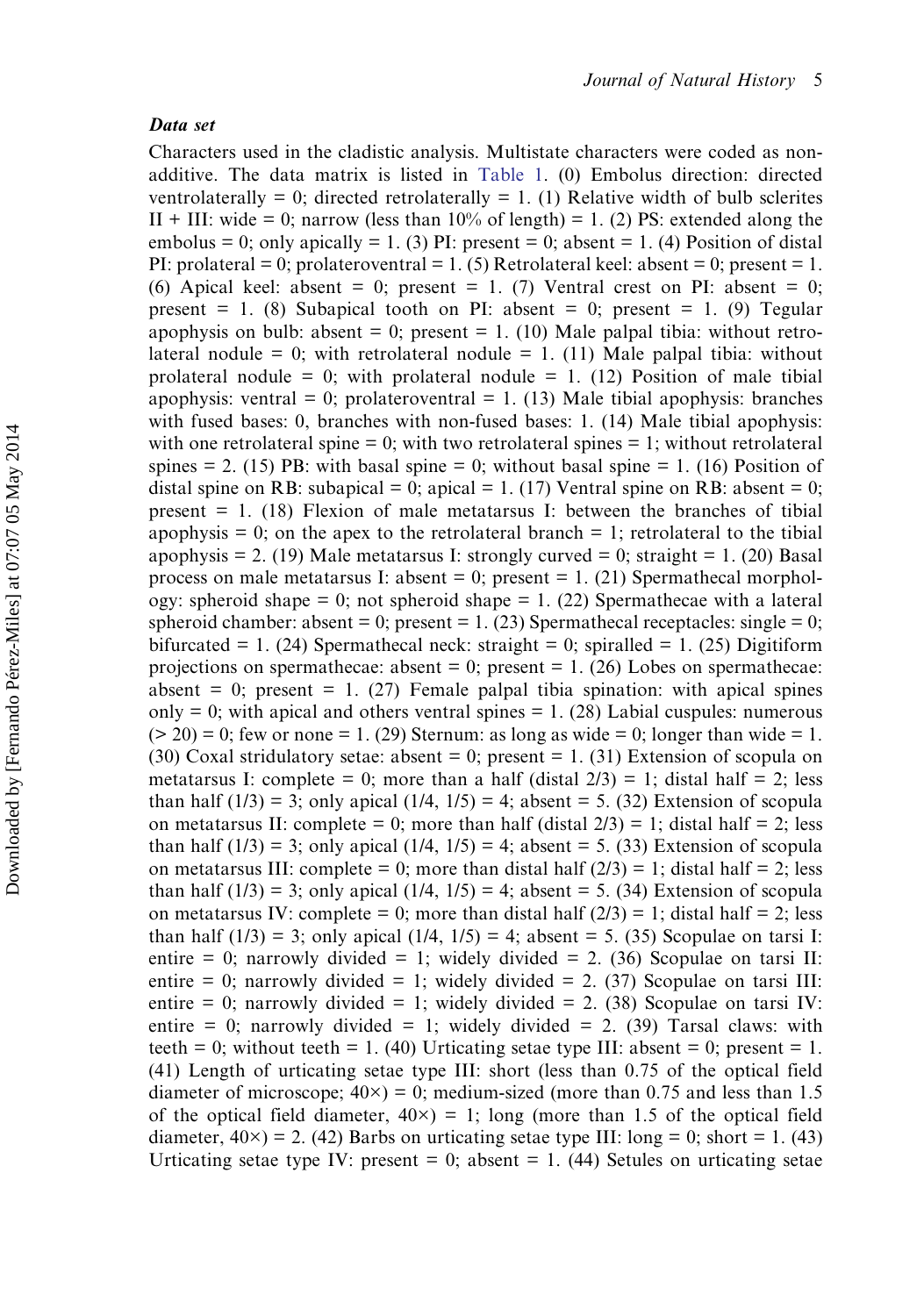<span id="page-7-0"></span>type IV: absent  $= 0$ ; present  $= 1$ . (45) Extension of the area with urticating setae: restricted to the middle section of the dorsal abdomen = 0; covering almost all the dorsal abdomen = 1; two lateral patches = 2.

## Results and discussion

#### Phylogenetics

Searches using H. uruguayense to root the cladogram and implicit enumeration, found only one shortest tree (Figure 1) with maximum parsimony ( $L = 81$ ; Ci = 68;  $\text{Ri} = 70$ ). Additional search using implied weighting with different concavity indices  $(k = 2-12)$  and implicit enumeration found the same resolution.

The in-group recovers as monophyletic in this topology, and it resolves into two main groups. In one of these groups it recovers the type species of Euathlus (E. truculentus), whereas in the other group it recovers the type species of



Figure 1. Hypothesis of phylogenetic relationship of *Euathlus* and *Phrixotrichus*. Only one maximum parsimony tree, using implicit enumeration ( $L = 81$ ; Ci = 67; Ri = 70). Optimization: unambig changes only. White and black circles imply homoplastic and non-homoplastic characters that define each node, respectively. The numbers at each node are the bootstrap/ frequency differences (GC) jackknife values.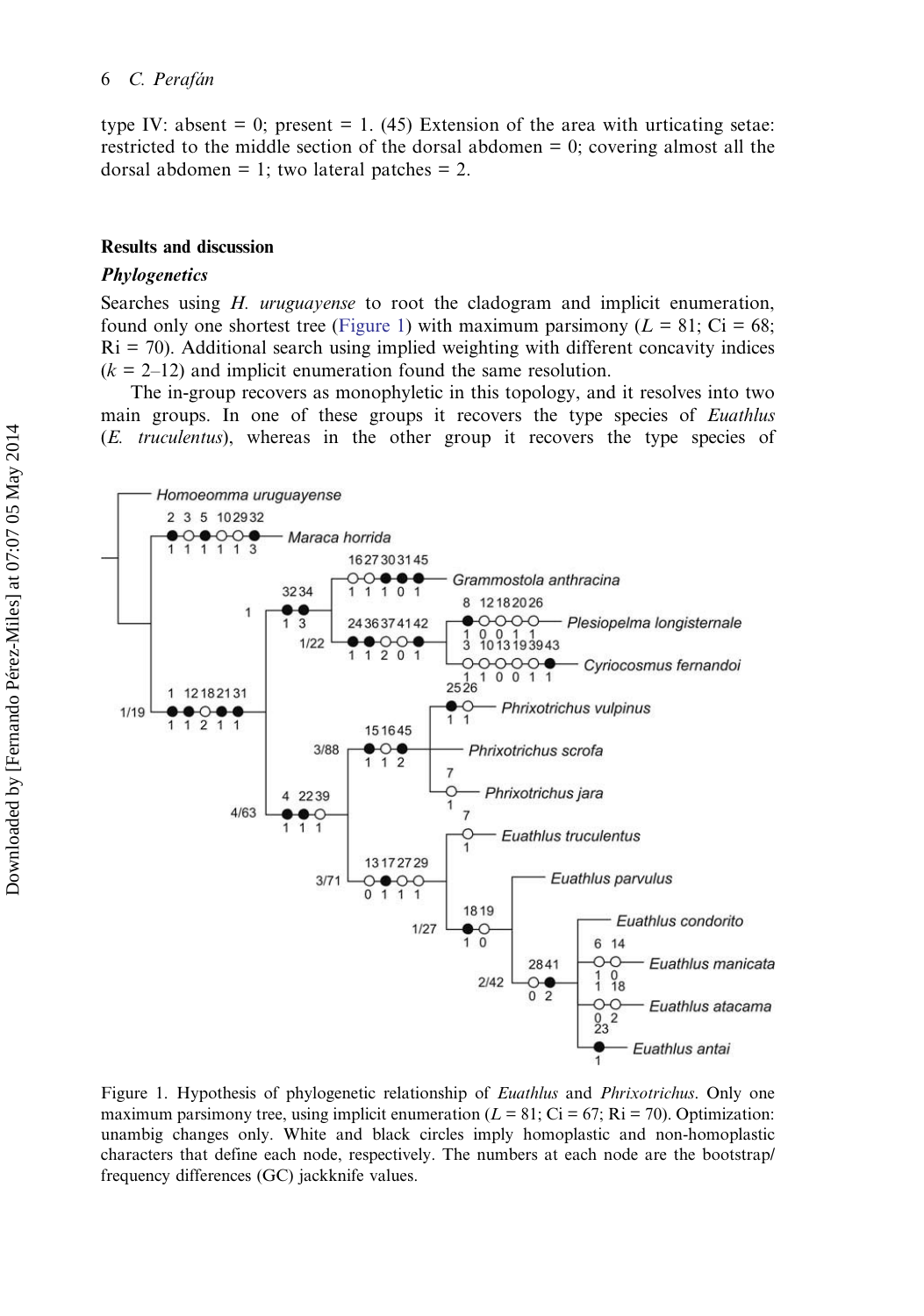Phrixotrichus (P. scrofa). The type species of Paraphysa (Pa. manicata) is removed from the synonymy with P. scrofa (see below). Paraphysa manicata occur within the clade E. truculentus.

The evidence of this analysis suggests that species of the genera under discussion may be treated as a single genus (with E. truculentus as type species, and possibly two subgenera), or that each one of the groups corresponds to a genus. If we change the root in the analyses by each one of the type species of the genera under discussion (E. truculentus and P. scrofa) the genera maintain their monophyly [\(Figure 2](#page-9-0)). Similarly, if we change the root by any of the out-group species it recovers the same topology into the in-group. We prefer to maintain each group as a different genus, based on the synapomorphies of each group and their morphological divergence.

Therefore we propose the synonymy of *Paraphysa* with *Euathlus*, and the revalidation of Phrixotrichus.

In the selected hypothesis *Euathlus* and *Phrixotrichus* were both recovered as monophyletic, and resolved here as sister genera, which is supported by shared ventral position of distal PI, spermathecal receptacles with a lateral spheroid chamber and tarsal claws without teeth. The sister-group of Euathlus–Phrixotrichus clade is (Grammostola (Plesiopelma–Cyriocosmus)) and Maraca horrida was recovered as sister-group of all the other species.

The monophyly of *Euathlus* is supported by the male tibial apophyses with bases fused, presence of ventral spine on RB, female palpal tibia spination (apical + ventral spines) and sternum longer than wide. Euathlus truculentus is sister-group to the remaining Euathlus species. Euathlus parvulus is the sister-group of E. antai, E. manicata, E. atacama and E. condorito, which are altogether supported by the flexion of male metatarsus I on the apex to the RB (with a reversion in  $E$ , *atacama*) and strongly curved male metatarsus. We did not find synapomorphies to resolve the internal relationships within this last group, but their monophyly was supported by numerous labial cuspules and long urticating setae type III. Phrixotrichus was recovered as monophyletic based on support from the PB without basal spine, presence of an apical distal spine on RB, and two lateral urticating setal patches. The relationship among Paraphysa species was not solved.

Euathlus differs from Phrixotrichus in the presence of basal spines on the retrolateral face of the male tibial apophysis, the presence of a subapical spine in the RB (apical in Phrixotrichus) and the presence of a basal spine in the PB. Furthermore, Euathlus differs in the presence of prolateral spines on the palpal tibia and femora of palp and legs (absent in Phrixotrichus), and the presence of a single patch of urticating setae (two lateral patches in Phrixotrichus). These genera are putative sister-groups, which seem close allies to other basal genera of Theraphosinae. They share with Maraca the palpal organ morphology, which is piriform and the tip is directed retrolaterally, different to Grammostola, Homoeomma and Plesiopelma where the tip is directed prolaterally. Maraca differs from Euathlus and Phrixotrichus by the presence of an apical keel in the palpal organ and a retrolateral process in the palpal tibia. Cyriocosmus, Homoeomma, Grammostola and Plesiopelma differ from these other considered genera in the spermathecal morphology and the palpal organ. Females of another seemingly closely related genus Kochiana Fukushima et al. [2008](#page-29-0) exhibit two divergent spermathecal receptacles, nevertheless Kochiana presents horn-shaped spermathecal receptacles with large granules, and divided tarsal scopulae III and IV (Fukushima et al. [2008\)](#page-29-0).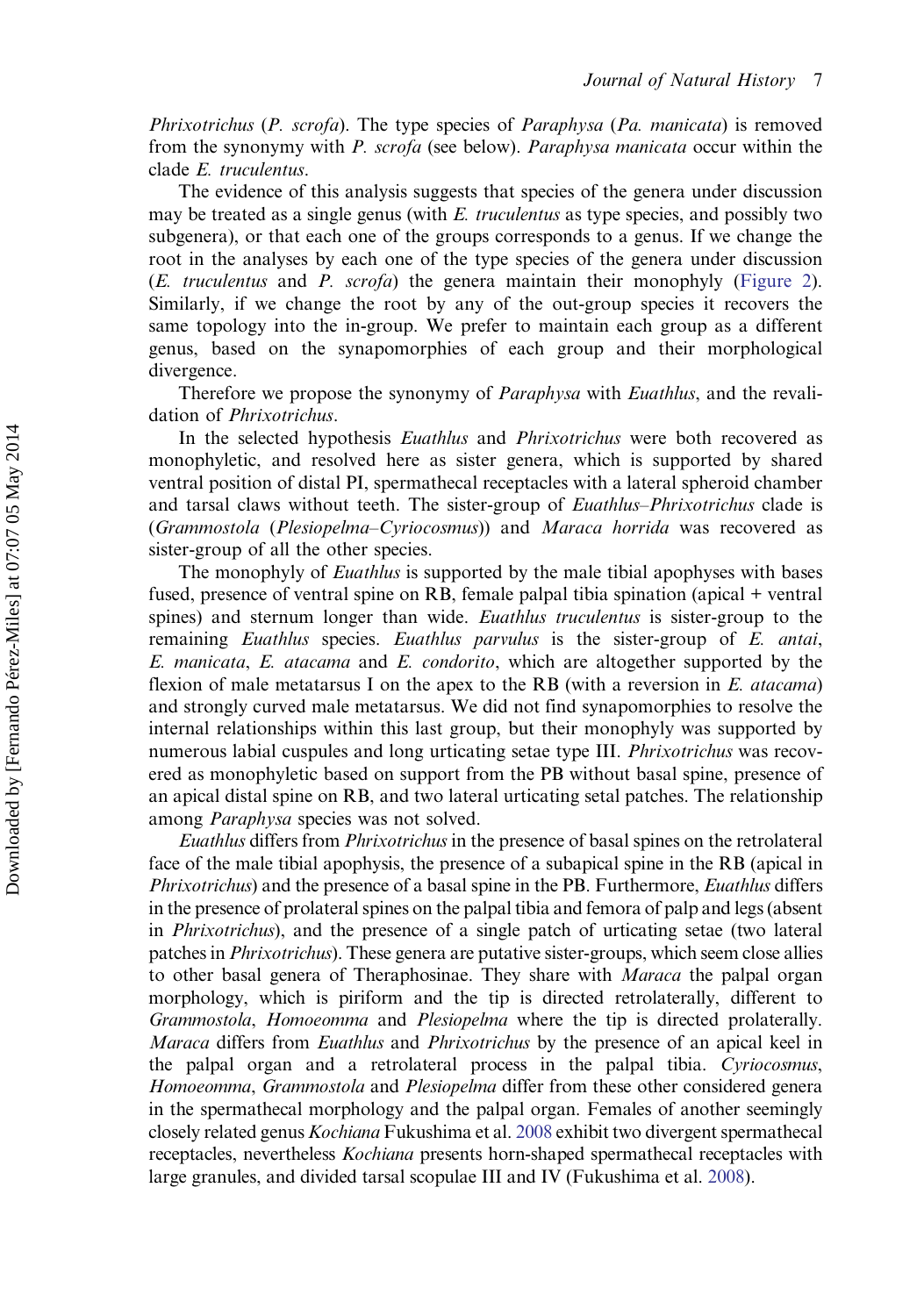<span id="page-9-0"></span>

Figure 2. Hypothesis of phylogenetic relationship of Euathlus and Phrixotrichus. (A) Hypothesis using E. truculentus to root the cladogram; only one maximum parsimony tree, using implicit enumeration  $(L = 81; Ci = 68; Ri = 70)$ . (B) hypothesis using *Phrixotrichus serofa* to root the cladogram; only one maximum parsimony tree, using implicit enumeration  $(L = 81; Ci = 68; Ri = 70)$ . Optimization: unambig changes only. White and black circles Figure 2. Hypothesis of phylogenetic relationship of Euathlus and Phrixotrichus. (A) Hypothesis using E. truculentus to root the cladogram; only one maximum parsimony tree, using implicit enumeration  $(L = 81; Ci = 68; Ri = 70)$ . (B) hypothesis using *Phrixotrichus scrofa* to root the cladogram; only one maximum parsimony tree, using implicit enumeration  $(L = 81; Ci = 68; Ri = 70)$ . Optimization: unambig changes only. White and black circles imply homoplastic and non-homoplastic characters that define each node, respectively. imply homoplastic and non-homoplastic characters that define each node, respectively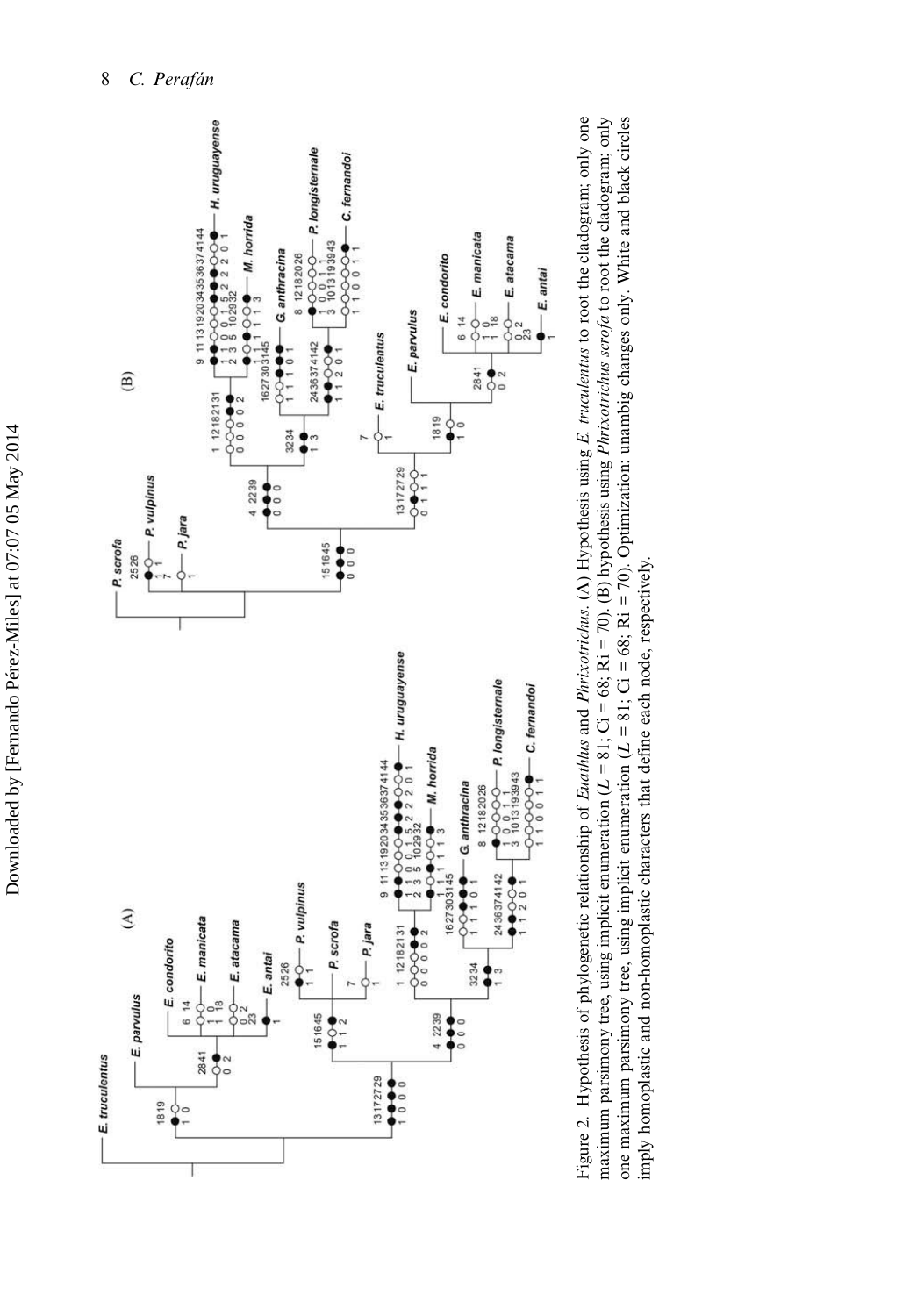### <span id="page-10-0"></span>Taxonomy

## Genus Euathlus (Figures 3–[8](#page-13-0))

Paraphysa Simon, 1892, p. 166 [in part, nec P. peruviana Schmidt, 2007, nec P. riparia Schmidt and Bolle, 2008] Syn. nov.

Type species: Euathlus truculentus L. Koch, 1875

## Diagnosis

Differs from most Theraphosinae by the presence of type IV urticating setae. Male differs by the palpal organ morphology with two prolateral keels (PI and PS) and the tip directed retrolaterally [\(Figures 4A,B,](#page-11-0) [5A,B,](#page-12-0) [6C](#page-12-0)–E, [7A,B,](#page-13-0) [8B,C](#page-13-0)), tibial apophysis with retrolateral spines, subapical spine on RB and a basal spine on PB ([Figures 4D,](#page-11-0) [5](#page-12-0)D, [8A](#page-13-0)). Female differs by the presence of two spermathecal receptacles with a lateral spheroid chamber (Figures 3A, [4](#page-11-0)C, [5C](#page-12-0), [7](#page-13-0)D) and only one patch of the urticating setae (Figures 3C, [4F](#page-11-0), [5](#page-12-0)F).

### Generic redescription

Carapace: oval, hirsute, red-brown to black-brown. Caput strongly arched. Fovea: short, transverse to slightly recurved. Well-defined ocular tubercle, wider than long. Clypeus: narrow. Anterior eye row procurved, posterior eye row slightly recurved. Chelicerae: normal, with 6–9 well-developed teeth on promargin of furrow and 6–12 small teeth on the proximal area of furrow. Labium wider than long, with 7–117 cuspules on the subapical margin, broad suture. Maxillae longer than wide, prolateral distal angle slightly produced, with numerous cuspules. Sternum longer than wide, posterior sigilla oval, submarginal. Stridulatory setae absent. Legs black-brown, hirsute, spines present even on femora. Paired claws without teeth on legs and well-developed claw tufts. Retrolateral scopulae on femur IV absent. All tarsi with dense scopulae. Metatarsi I at



Figure 3. Euathlus antai sp. nov. (A) Spermathecae, dorsal view; (B) cephalotorax; (C) abdomen. Scale bar  $= 1$ mm.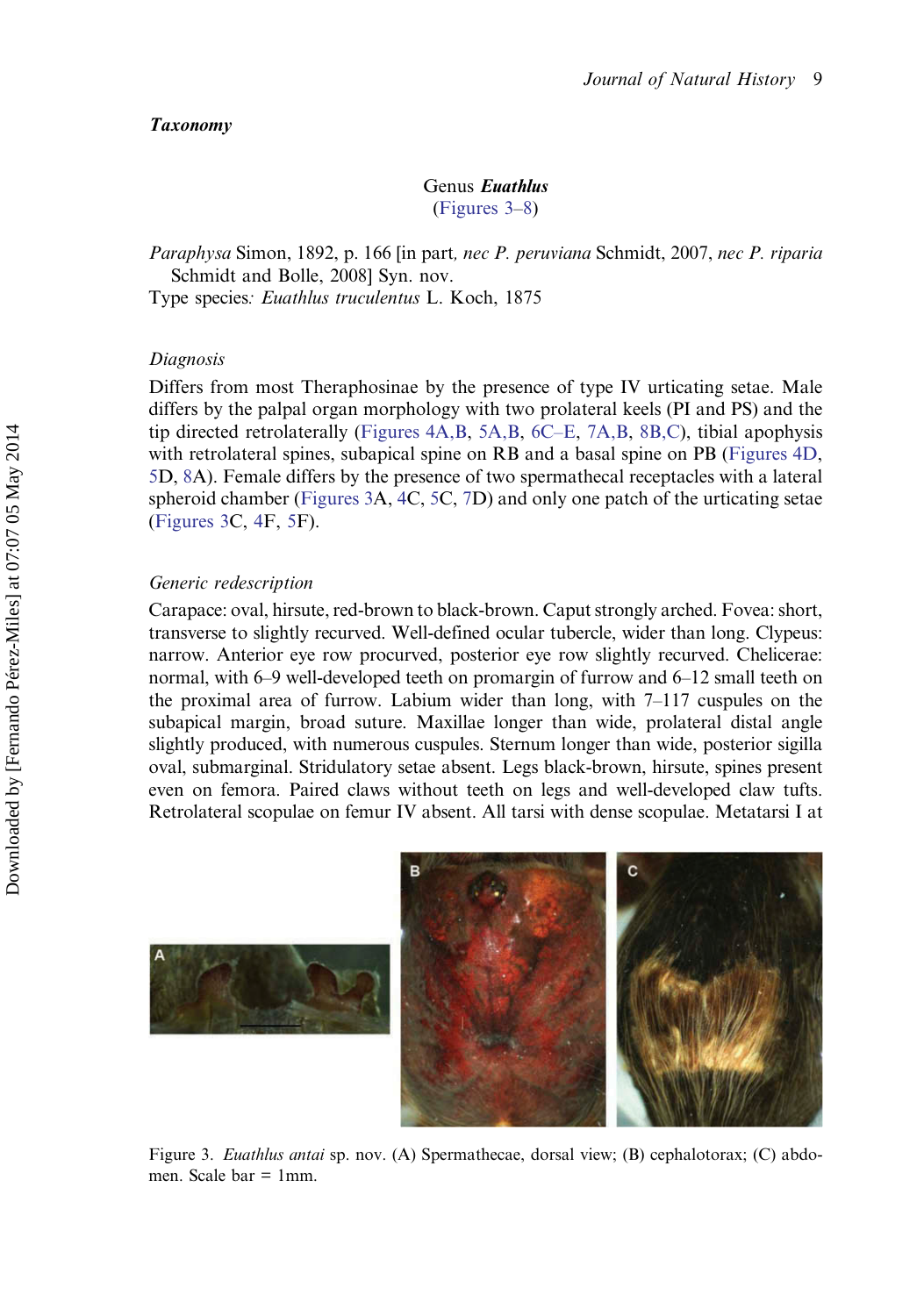<span id="page-11-0"></span>

Figure 4. Euathlus atacama sp. nov. (A) Palpal organ, prolateral view; (B) palpal organ, retrolateral view; (C) spermathecae, dorsal view; (D) tibial apophysis, ventral view; (E) cephalotorax; (F) abdomen. PB: prolateral branch, PI: prolateral inferior keel, PS: prolateral superior keel, RB: retrolateral branch. Scale bar = 1mm.

least scopulated on distal two-thirds. Metatarsi II scopulated on the distal half. Metatarsi III scopulated on the distal one-third. Metatarsi IV scopulated on distal portion. Trichobothria of three types on tarsi; clavate (short), filiform (long) and fusiform (medium-sized) randomly dispersed in a dorsal longitudinal arrangement. Metatarsi and tibiae with only filiform trichobothria arranged in a median, longitudinal and dorsal strip. Abdomen hirsute, with one large patch of urticating setae clearly defined in the central dorsum. Type III and IV urticating setae present. PMS well-developed, PLS normal, apical segment digitiform. Tibia I of males with paired distal prolateroventral strong apophysis, with fused bases and retrolateral spines. RB with an internal subapical spine and 1–3 external spines, PB with an internal spine at basal or medial position. Curved male metatarsi I, except in E.truculentus. Palpal tibiae without spines on retrolateral face and with spines on prolateral face. Femora and tibiae with a prolateral curved spine. Palpal organ piriform with extended subtegulum and curved embolus with two prolateral keels (PI and PS); very flat and serrated PI in E.truculentus. Female palpal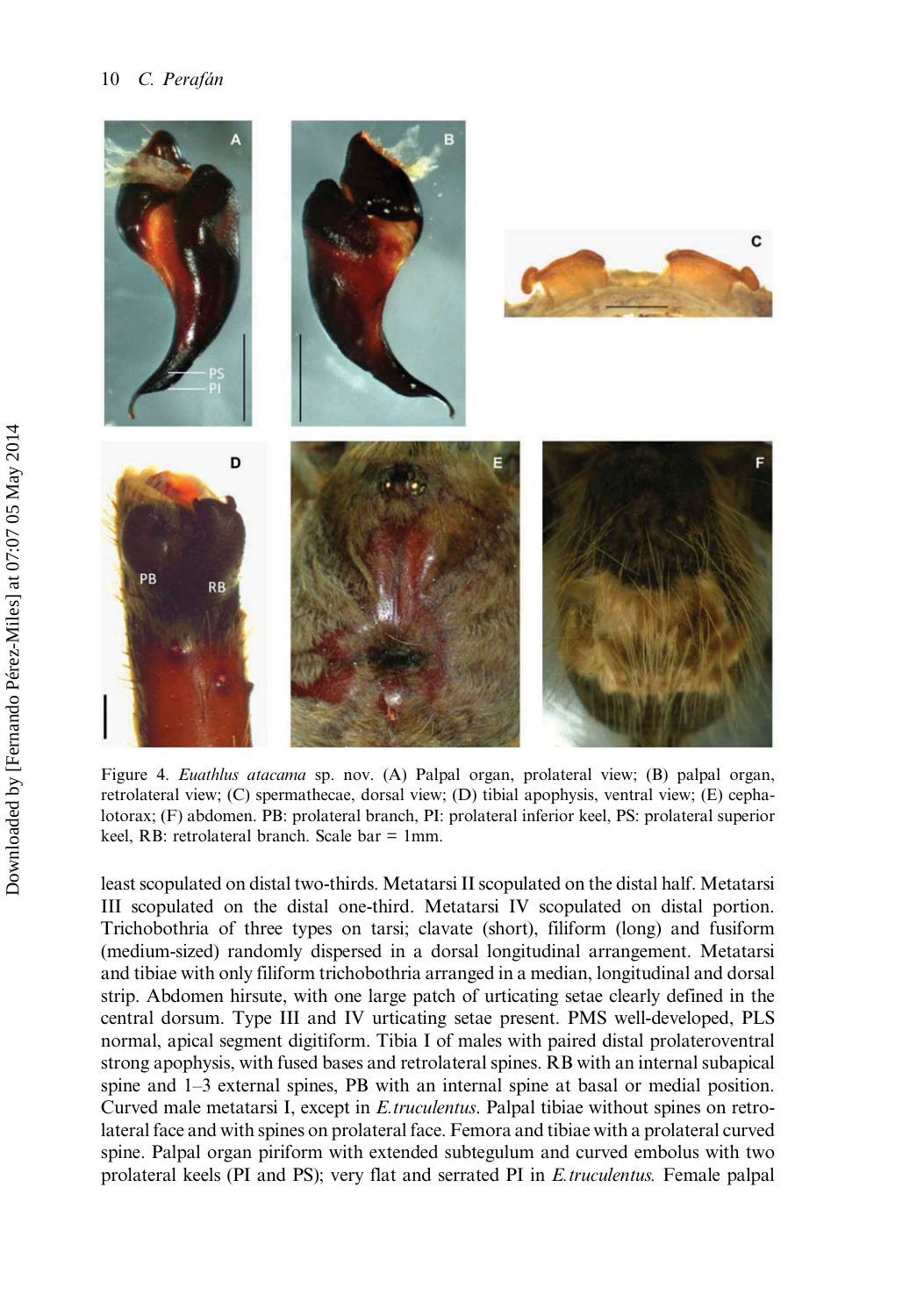<span id="page-12-0"></span>

Figure 5. Euathlus condorito sp. nov. (A) Palpal organ, retrolateral view; (B) palpal organ, prolateral view; (C) spermathecae, dorsal view; (D) tibial apophysis, prolateral view; (E) cephalotorax; (F) abdomen. PB: prolateral branch, PI: prolateral inferior keel, PS: prolateral superior keel, RB: retrolateral branch. The arrow shows the small sclerotized nodule on the seminal receptacles. Scale bar = 1mm.



Figure 6. Euathlus manicata comb. nov. (A) Maxilla, retrolateral view; (B) maxilla, detail showing black spiniform setae; (C) palpal organ, prolateral view; (D) palpal organ, retrolateral view; (E) detail of embolus showing prolateral and accessory keels (scale bar = 0.5 mm). AK: accessory keels, PI: prolateral inferior keel, PS: prolateral superior keel. Scale bar = 1 mm.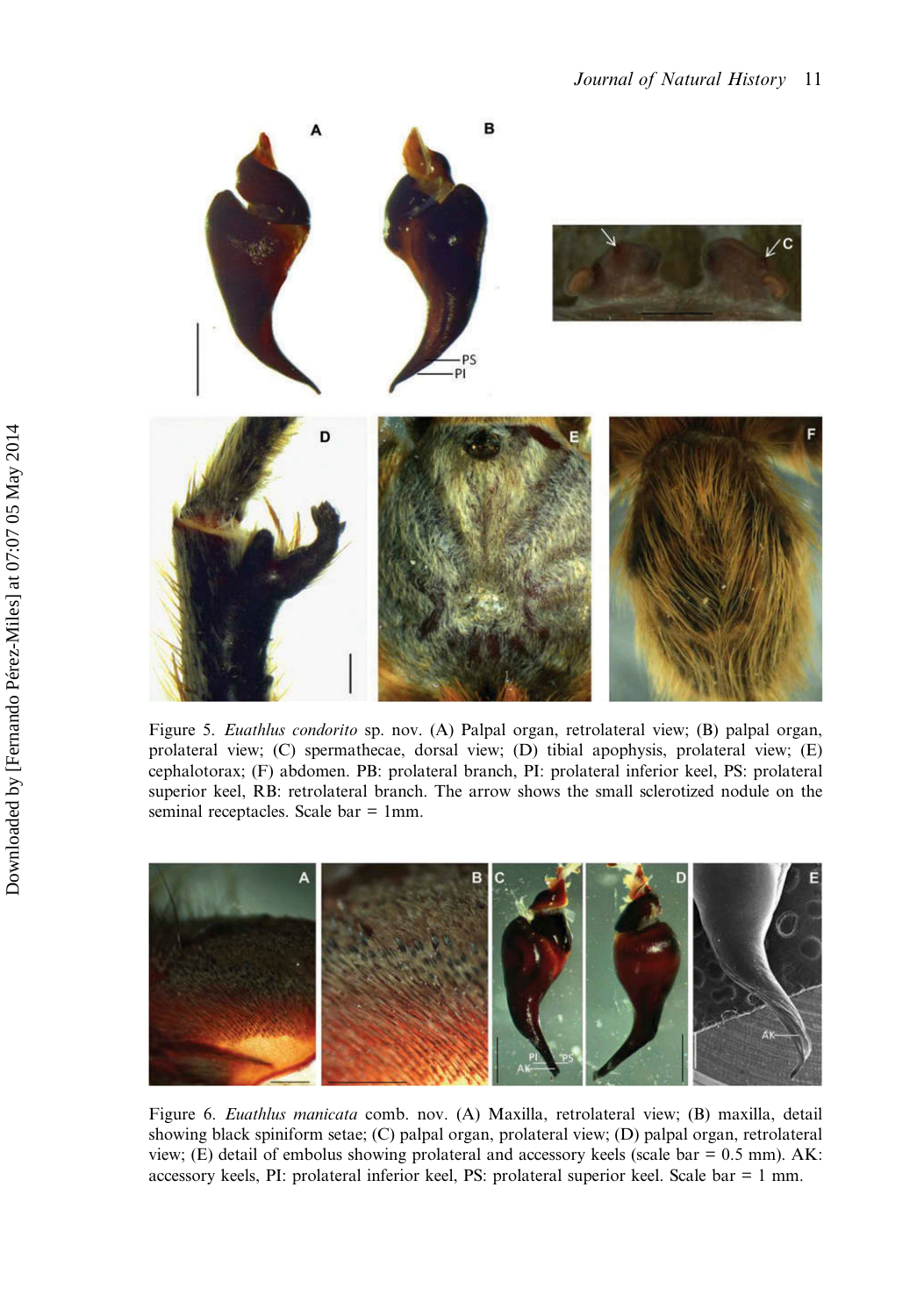<span id="page-13-0"></span>

Figure 7. Euathlus parvulus comb. nov. (A) palpal organ, prolateral view; (B) palpal organ, retrolateral view; (C) palpal organ, detail of apex showing PI truncated in the middle of the embolus (scale bar =  $0.2$  mm); (D) spermathecae, dorsal view. PI: prolateral inferior keel, PS: prolateral superior keel. Scale bar = 1mm.



Figure 8. Euathlus truculentus. (A) tibial apophysis, prolateroventral view; (B) palpal organ, prolateral view; (C) palpal organ, retrolateral view. PB: prolateral branch, PI: prolateral inferior keel, PS: prolateral superior keel, RB: retrolateral branch. The arrow shows the PI serrated. Scale bar = 1mm.

tibiae with numerous spines. Spermathecae with two seminal receptacles, each one with a lateral spheroid chamber.

## Remarks

Pérez-Miles et al. ([1996\)](#page-30-0) synonymized Grammostola with Phrixotrichus and transferred Phrixotrichus scrofa to Paraphysa. Schmidt (1996a) included in the synonymy Paraphysa manicata with Paraphysa scrofa. We examined the holotypes of Paraphysa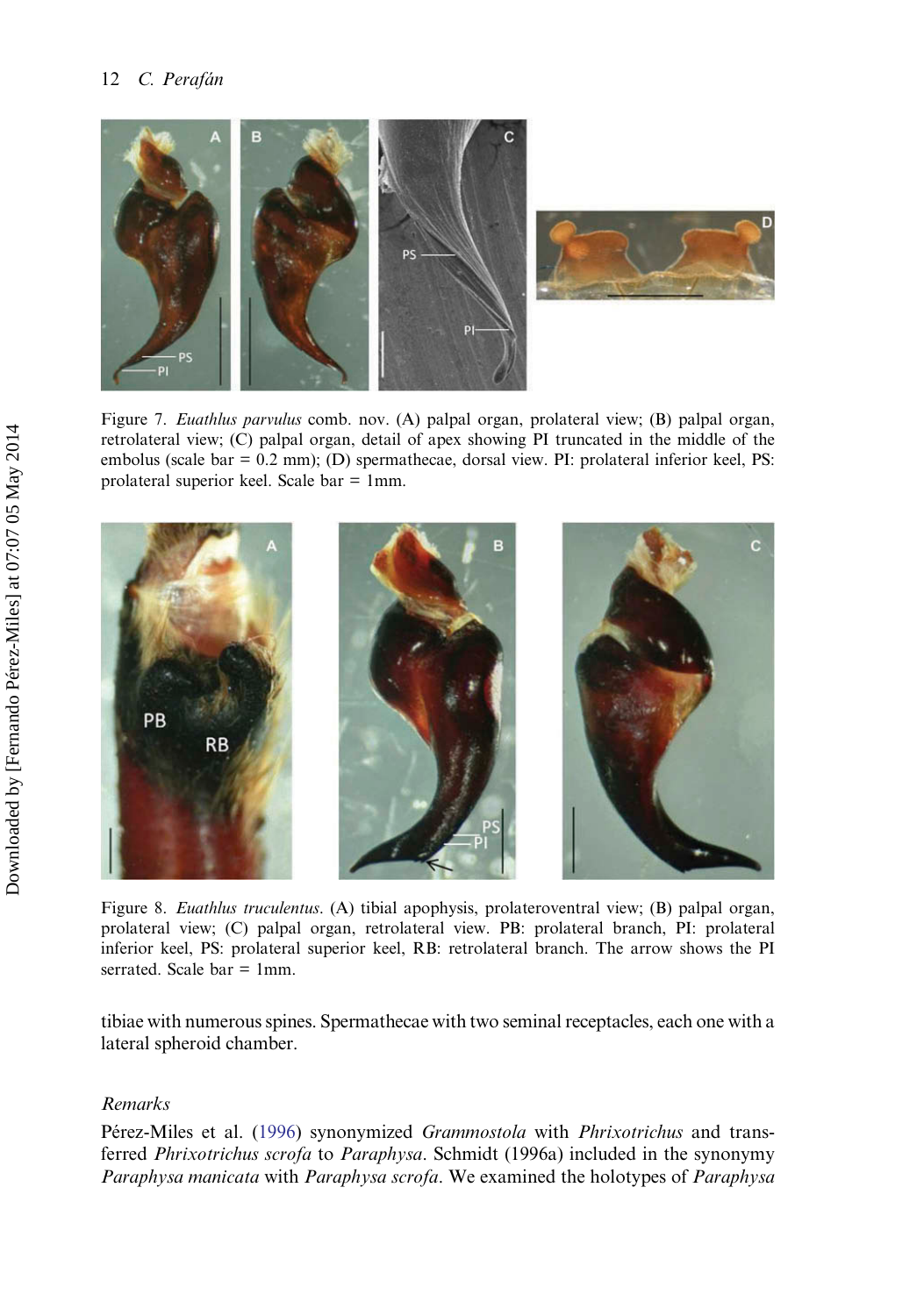manicata and they clearly differ from Phrixotrichus auratus Pocock [1903](#page-30-0) (in the synonymy with Paraphysa scrofa). Paraphysa manicata differs from Phrixotrichus auratus and Paraphysa scrofa in the morphology of the palpal organ, male tibial apophysis and pattern of distribution of the urticating setae. Based on the descriptions of Schiapelli and Gerschman de P. [\(1963](#page-30-0)) and Legendre and Calderon ([1984\)](#page-29-0) of the holotype of P. scrofa and our observations, we remove Pa. manicata from the synonymy with Pa. scrofa. On the phylogenetic analysis, Pa. manicata occurred in the clade of Euathlus, consequently we considered *Paraphysa* as junior synonym of Euathlus. Additionally, we revalidate the genus Phrixotrichus.

## Euathlus antai sp. nov. [\(Figure 3](#page-10-0))

## Types

Holotype ♀, Chile, II Región Antofagasta, San Pedro de Atacama, Puritama, high area, around 3200 m asl, 8 February 1997. J.C. Ortíz leg. Type is deposited in the arachnological collection of the Museo de Zoología, Universidad de Concepción, Chile (MZUC-UCCC 35893).

## Etymology

The specific epithet is a noun in apposition from an ancient indigenous group that inhabited the Atacama region, known as Likan-Antai or Atacameños. Likan-Antai in Kunza language means *likan* = people and *antai* = of this territory. Hence, the name means Euathlus of this territory.

## Diagnosis

Females differs from the other *Euathlus* species by the shape of the spermathecae with two seminal receptacles bifurcated [\(Figure 3](#page-10-0)A).

## **Description**

Female (holotype). Total length, not including chelicerae, nor spinnerets 32.5, carapace length 14.0, width 13.0. Anterior eye row procurved, posterior row recurved. Eye sizes and interdistances: AME 0.26, ALE 0.44, PME 0.28, PLE 0.41, AME–AME 0.55, AME–ALE 0.26, PME–PME 0.88, PME–PLE 0.15, ALE–PLE 0.30, OQ length 1.87, width 2.11, clypeus 0.26. Fovea slightly recurved width 2.3. Labium length 1.8, width 2.9, with 88 cuspules. Maxillae (right/left) with 101/120 cuspules. Sternum length 6.5, width 6.2. Chelicerae with 8 well-developed teeth on promargin of furrow and 9 small teeth on the proximal area of furrow. Tarsi densely scopulated, scopulae I–IV entire. Metatarsi I scopulated more than a distal half, II scopulated on distal half, III on distal third, IV apically scopulated. Legs and palpal segments lengths in [Table 2.](#page-15-0) Spination: Femora I 1P; II 1P; III and IV 0; palp 1P. Patellae I–IV and palp 0. Tibiae I 3V; II 3V; III 2V; IV 1R, 2V; palp 6V. Metatarsi: I 2V; II 2V; III 2P, 2R, 5V; IV 2P, 5R, 5V. Tarsi I–IV and palp, 0. Colour (in alcohol): Cephalothorax and legs red-orange, abdomen brown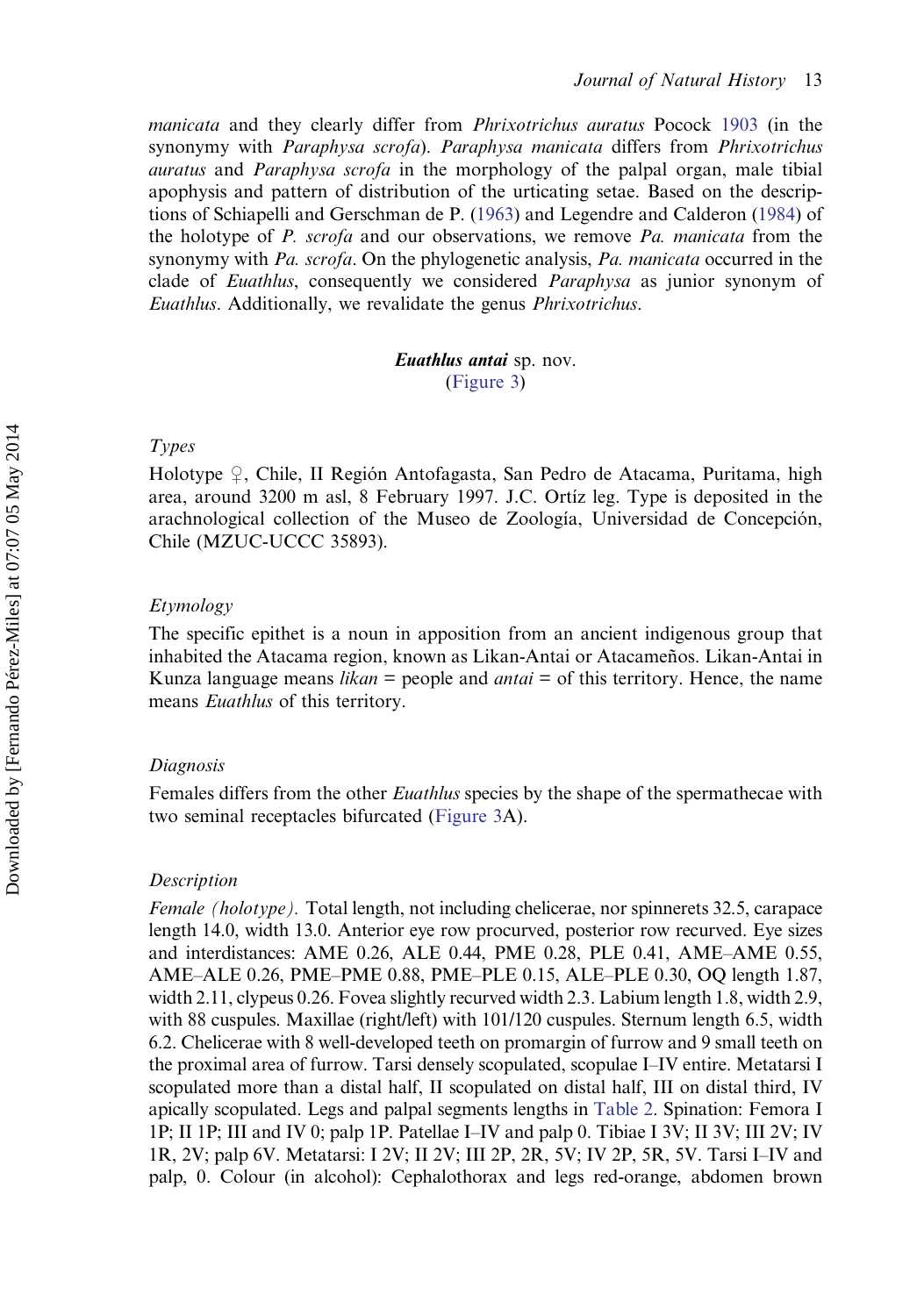|                |      |      | Ш    | IV   | Palp |
|----------------|------|------|------|------|------|
| Fe             | 11.1 | 10.9 | 9.1  | 11.6 | 8.3  |
| Pa             | 6.1  | 6.0  | 5.3  | 5.7  | 4.9  |
| T <sub>i</sub> | 8.2  | 7.6  | 6.9  | 8.2  | 5.5  |
| Mt             | 7.4  | 7.2  | 7.7  | 9.5  |      |
| Ta             | 4.4  | 4.3  | 4.3  | 4.4  | 5.3  |
| Total          | 37.2 | 36.0 | 33.3 | 39.4 | 24.0 |

<span id="page-15-0"></span>Table 2. Legs and palpal segments lengths of female Euathlus antai.

[\(Figure 3B,](#page-10-0)C). Brown setae on body and legs mixed with longer golden setae. Cephalothorax and chelicerae with grey small setae. Type III and IV setae present; urticating setae gathered in a conspicuous golden patch. PMS well-developed, PLS normal, apical segment digitiform. Spermathecae with two wide bifurcated seminal receptacles with lateral spheroid chamber [\(Figure 3](#page-10-0)A).

Male. Unknown.

## Euathlus atacama sp. nov. ([Figure 4\)](#page-11-0)

### Types

Holotype ♂, Chile, II Región Antofagasta, San Pedro de Atacama, 2400 m asl, 10 February 1997, J.C. Ortíz leg. Paratype  $\frac{1}{2}$ , from the same locality of the holotype. Both types are deposited in the arachnological collection of the Museo de Zoología, Universidad de Concepción, Chile (MZUC-UCCC 35892).

## Etymology

The specific epithet is a noun in apposition for one of Chile's regions with some of the most arid and beautiful landscapes on the planet, located in the north of this Andean country, and characterized by its vast deserts, salty flats and blue skies.

### Diagnosis

Male differs from other *Euathlus* species except *E. truculentus* by the tibial apophysis with convergent branches ([Figure 4D](#page-11-0)). Differs from  $E$  *truculentus* by the palpal organ morphology with wide and not serrated PI ([Figure 4A,](#page-11-0)B), and very curved metatarsi I. Female differs from other Euathlus species by the shape of the spermathecae [\(Figure 4](#page-11-0)C) with longer basis and the spheroid chamber directed to the epigastric furrow.

## Description

Male (holotype). Total length, not including chelicerae, nor spinnerets 28.0, carapace length 13.5, width 13.5. Anterior eye row procurved, posterior slightly recurved. Eyes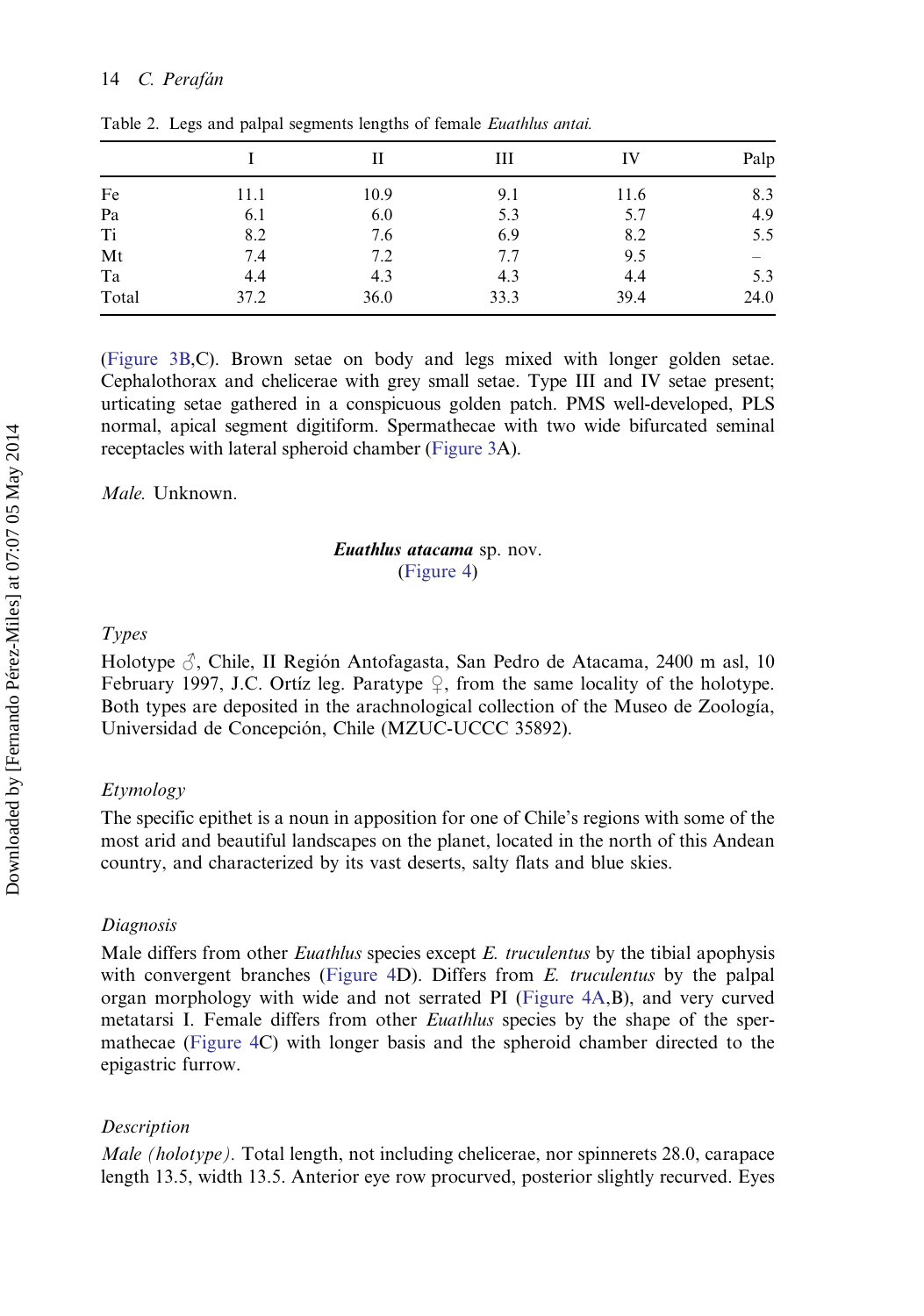sizes and interdistances: AME 0.30, ALE 0.44, PME 0.28, PLE 0.38, AME–AME 0.52, AME–ALE 0.18, PME–PME 0.98, PME–PLE 0.14, ALE–PLE 0.38, OQ length 1.70 , width 2.30, clypeus 0.30. Fovea transverse, recurved, width 2.7. Labium length 2.10, width 2.7 with 114 cuspules. Maxillae (right/left) with 96/102 cuspules. Sternum length 6.80, width 6.0. Chelicerae with 6 well-developed teeth on promargin of furrow and 6 small teeth on the proximal area of furrow. Tarsi I–IV densely scopulated, scopula I–IV entire. Metatarsi I scopulated more than a distal half, II scopulated on distal half, III on distal third, IV apically scopulated. Tibia I with prolateroventral distal duel short-stout apophyses with near-equal length branches ([Figure 4D](#page-11-0)); two retrolateral basal spines to the tibial apophysis, PB with a medial spine, RB with an internal subapical spine and other small spine over it. Flexion of metatarsus I on the RB. Metatarsus I strongly curved. Palpal organ with unequal prolateral keels, flat PS and wide PI on the curvature of the embolus ([Figure 4A,](#page-11-0)B). Leg and palpal segments lengths in Table 3. Spination: Femora I 2P; II 3P, 1R; III 2P, 2R; IV 2P, 2R; palp 1R (curved). Patellae I 1P, 1R; II 1P; III 1P; IV 0 and palp 1P. Tibiae I 5P, 4R, 4V; II 3P, 4R, 6V; III 4P, 2R, 6V; IV 4P, 2R, 5V; palp 3P, 1R, 2V. Metatarsi I 3V; II, 1R, 3V; III 3P, 3R, 7V; IV 3P, 5R, 7V; Tarsi I–IV and palp 0. Colour (in alcohol): Cephalothorax and legs dark reddish brown, abdomen brown with longer brown setae; light grey small setae on cephalothorax ([Figure 4E,F\)](#page-11-0). Type III, IV and intermediate III–IV urticating setae present; urticating setae gathered in a conspicuous golden patch ([Figure 4F\)](#page-11-0). PMS well-developed, PLS normal, apical segment digitiform.

Female (paratype). Total length, not including chelicerae, nor spinnerets 34.0, carapace length 15.0, width 13.8. Anterior eye row slightly procurved, posterior row slightly recurved. Eye sizes and interdistances: AME 0.34, ALE 0.44, PME 0.26, PLE 0.30, AME–AME 0.52, AME–ALE 0.30, PME–PME 0.92, PME–PLE 0.16, ALE– PLE 0.38, OQ length 1.90, width 2.40, clypeus 0.10. Fovea slightly recurved width 3.00. Labium length 2.00, width 3.40, with 106 cuspules. Maxillae (right/left) with 151/145 cuspules. Sternum length 6.5, width 6.5. Chelicerae with 7 well-developed teeth on promargin of furrow and 8 small teeth on the proximal area of furrow. Tarsi densely scopulated, scopulae I–IV entire. Metatarsi scopulae as in male. Leg and palpal segments lengths in [Table 4](#page-17-0). Spination: Femora I 1P; II 1P; III and IV 0; palp 1P. Patellae I–IV and palp 0. Tibiae I 4V; II 4V; III 2P, 1R, 4V; IV 2R, 3V; palp 1P, 6V. Metatarsi: I 3V; II 4V; III 1P, 2D, 2R, 5V; IV 2P, 5R, 4V. Tarsi I–IV and palp, 0. Colour (in alcohol): As in male. Urticating setae and spinnerets as in male.

|                |      | Н    | Ш    | IV   | Palp |
|----------------|------|------|------|------|------|
| Fe             | 11.5 | 11.0 | 10.0 | 11.5 | 7.5  |
| Pa             | 5.5  | 5.4  | 4.8  | 5.2  | 4.5  |
| T <sub>i</sub> | 8.3  | 8.4  | 7.4  | 8.7  | 5.3  |
| Mt             | 8.3  | 8.5  | 8.4  | 10.4 |      |
| Ta             | 5.2  | 5.2  | 4.8  | 5.2  | 2.2  |
| Total          | 38.8 | 38.5 | 35.4 | 41.0 | 19.5 |

Table 3. Legs and palpal segments lengths of male Euathlus atacama.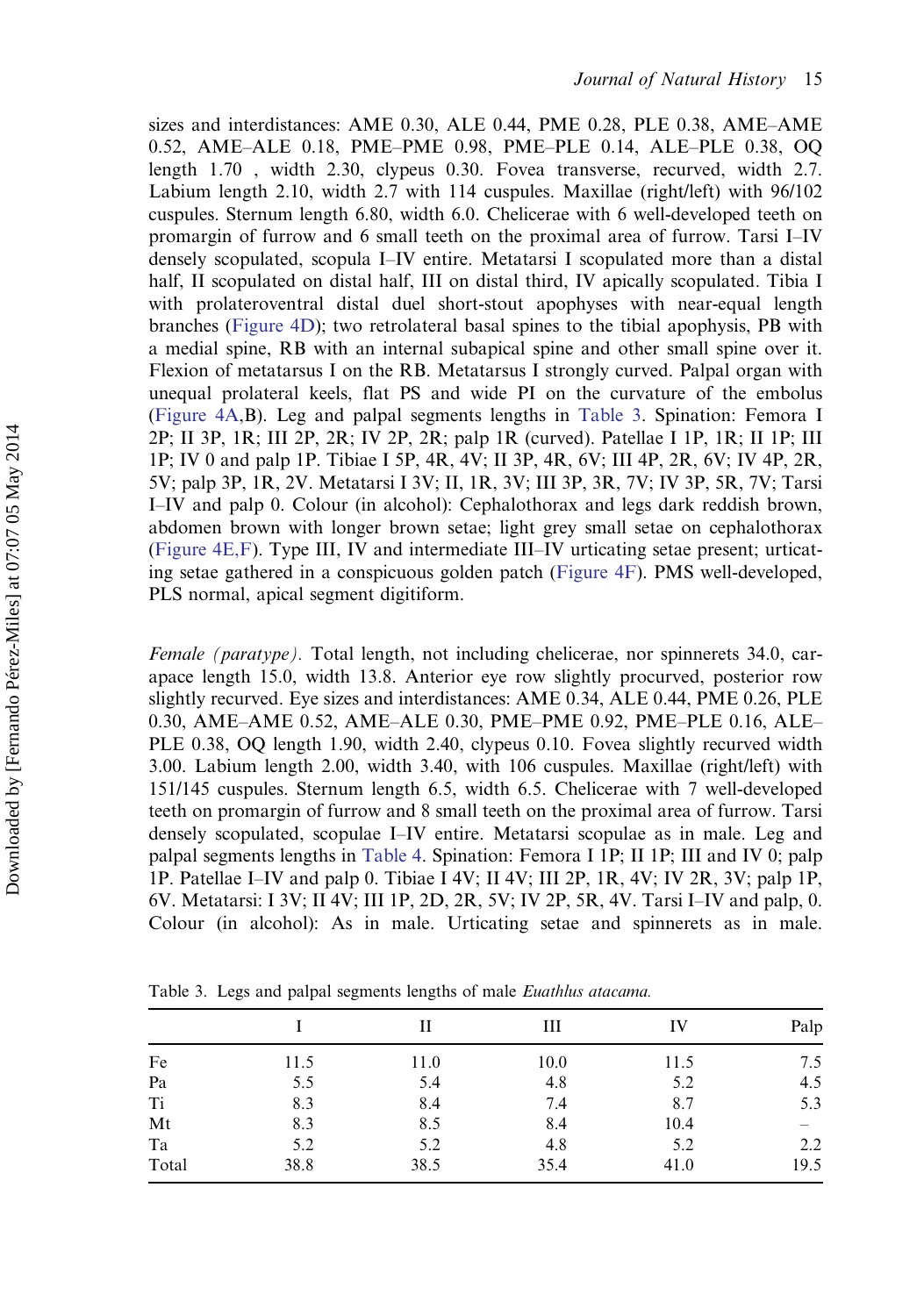|                |      | П    | Ш    | IV   | Palp |
|----------------|------|------|------|------|------|
| Fe             | 10.4 | 10.0 | 9.4  | 10.6 | 8.0  |
| Pa             | 6.4  | 5.7  | 5.1  | 5.6  | 4.7  |
| T <sub>i</sub> | 7.7  | 7.1  | 6.4  | 7.6  | 5.4  |
| Mt             | 6.7  | 6.8  | 7.2  | 9.1  |      |
| Ta             | 4.0  | 4.0  | 4.0  | 4.1  | 4.7  |
| Total          | 35.2 | 33.6 | 32.1 | 37.0 | 22.8 |

<span id="page-17-0"></span>Table 4. Legs and palpal segments lengths of female Euathlus atacama.

Spermathecae with two wide seminal receptacles each with a lateral spheroid chamber [\(Figure 4C](#page-11-0)). Other characters as in male.

> Euathlus condorito sp. nov. ([Figure 5\)](#page-12-0)

## Types

Holotype  $\beta$ , Chile, Región Metropolitana Santiago, Farellones (33°22' S, 70°17' W), 2400 m above sea level, December 2005, Claudio Velosos leg. Paratype  $\varphi$ , from the same locality of the holotype. Both types are deposited in the arachnological collection of the Museo de Zoología, Universidad de Concepción, Chile (MZUC-UCCC 35891).

## Etymology

The specific epithet is a noun in apposition inspired by the main character of the most popular Chilean comic book of the same name, and one of the most acclaimed comics in Hispanoamerica. Condorito represents a man–condor, emblematic bird of the Andeans and Chile's national symbol, created in 1949 by Chilean cartoonist "Pepo".

### Diagnosis

Male differs from E. truculentus and E. atacama sp. nov. by the not convergent tibial apophysis branches ([Figure 5D\)](#page-12-0), and also from E. truculentus by the non-serrated PI, from E. manicata by the absence of accessory keels and from E. parvulus by the presence of an entire PI (not truncated). Female differs from other species by the shape of the spermathecae with a small sclerotized nodule on each receptacle [\(Figure 5](#page-12-0)C).

## **Description**

Male (holotype). Total length, not including chelicerae, nor spinnerets 27.0, carapace length 14.1, width 12.9. Anterior eye row procurved, posterior slightly recurved. Eyes sizes and interdistances: AME 0.34, ALE 0.50, PME 0.34, PLE 0.45, AME–AME 0.24, AME–ALE 0.11, PME–PME 0.70, PME–PLE 0.02, ALE–PLE 0.15, OQ length 1.46, width 1.71, clypeus 0.20. Fovea transverse, recurved, width 1.1. Labium length 1.32,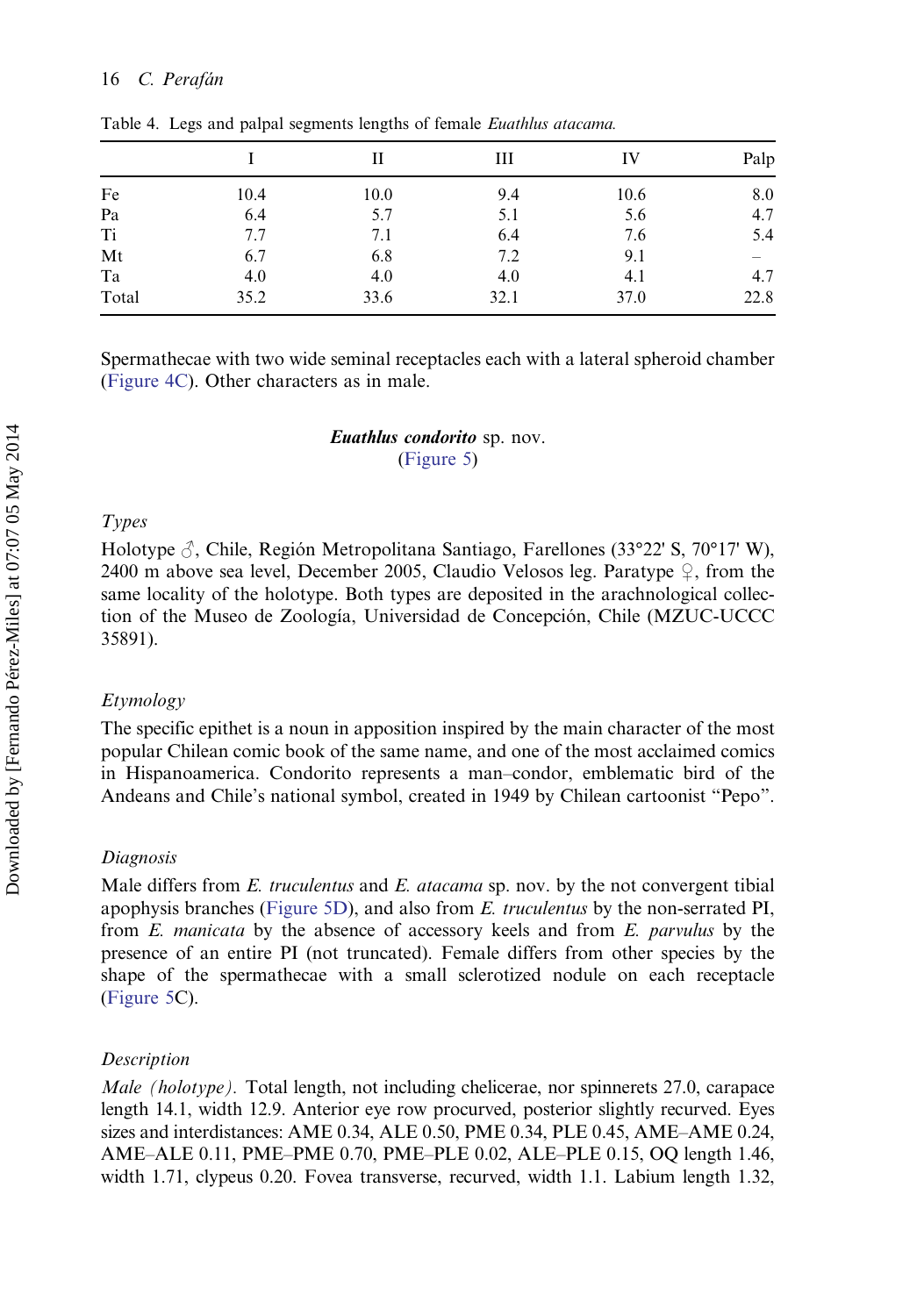<span id="page-18-0"></span>width 2.0 with 72 cuspules. Maxillae (right/left) with 126/145 cuspules. Sternum length 5.3, width 4.0. Chelicerae with 7/6 well-developed teeth on promargin of furrow and 6 small teeth on the proximal area of furrow. Tarsi I–IV densely scopulated, scopula I–IV entire. Metatarsi I scopulate more than a distal half, II scopulate on distal half, III on distal third, IV apically scopulate. Tibia I with prolateroventral distal double apophysis [\(Figure 5D\)](#page-12-0); two retrolateral basal spines to the tibial apophysis, PB with only a basal spine, RB with an internal subapical spine and three spines on the branch. Flexion of metatarsus I on the RB. Metatarsi I strongly curved. Palpal organ with subequal flat prolateral keels (flat prolateral keels [\(Figure 5A,B\)](#page-12-0). Leg and palpal segments lengths in [Figure 5A](#page-12-0),B). Leg and palpal segments lengths in Table 5. Spination: Femora I 2P; II 2P; III 1P, 1R; IV 1P, 2R; palp 1P (curved). Patellae I–IV 0 and palp 1P. Tibiae I 1P, 5R, 5V; II 5P, 4R, 9V; III 6P, 2R, 6V; IV 5P, 3R, 7V; palp 5P, 1R, 3V. Metatarsi I 1V; II 5P, 5R, 4V; III 6P, 5R, 4V; IV 5P, 5R, 3V; Tarsi I–IV and palp 0. Colour (in alcohol): Cephalothorax, legs and abdomen dark brown with longer lighter brown setae; light grey small setae on cephalothorax [\(Figure 5E](#page-12-0),F). Type III, IV and intermediate III–IV urticating setae present. PMS well developed, PLS normal, apical segment digitiform.

Female (paratype). Total length, not including chelicerae, nor spinnerets 44.7, carapace length 19.1, width 17.2. Anterior eye row procurved, posterior row slightly recurved. Eye sizes and interdistances: AME 0.56, ALE 0.58, PME 0.40, PLE 0.36, AME–AME 1.40, AME–ALE 0.22, PME–PME 1.30, PME–PLE 0.14, ALE–PLE 0.32, OQ length 1.90, width 2.50, clypeus 0.40. Fovea slightly recurved width 3.00. Labium length 2.80, width 3.40, with 117 cuspules. Maxillae (right/left) with 176/187 cuspules. Sternum length 7.6, width 6.1. Chelicerae with 7 well-developed teeth on promargin of furrow and 7/9 small teeth on the proximal area of furrow. Tarsi densely scopulated, scopulae I–IV entire. Metatarsi I almost completely scopulated,

|       |      | Н    | Ш    | IV   | Palp |
|-------|------|------|------|------|------|
| Fe    | 11.4 | 11.3 | 10.0 | 12.1 | 7.1  |
| Pa    | 6.2  | 5.8  | 5.0  | 5.4  | 4.3  |
| Ti    | 8.2  | 8.1  | 7.5  | 9.3  | 5.5  |
| Mt    | 9.4  | 9.5  | 9.3  | 12.0 |      |
| Ta    | 5.4  | 5.0  | 4.8  | 5.4  | 2.3  |
| Total | 40.6 | 39.7 | 36.6 | 44.2 | 19.2 |

Table 5. Legs and palpal segments lengths of male Euathlus condorito.

Table 6. Legs and palpal segments lengths of female Euathlus condorito.

|       |      | Н    | Ш    | IV   | Palp                           |
|-------|------|------|------|------|--------------------------------|
| Fe    | 12.4 | 11.7 | 10.7 | 13.0 | 9.1                            |
| Pa    | 7.8  | 7.0  | 5.9  | 6.6  | 5.8                            |
| Ti    | 9.5  | 8.7  | 7.6  | 9.9  | 6.5                            |
| Mt    | 7.8  | 7.6  | 8.4  | 11.4 | $\qquad \qquad \longleftarrow$ |
| Ta    | 4.9  | 4.7  | 4.7  | 5.3  | 5.5                            |
| Total | 42.4 | 39.7 | 37.3 | 46.2 | 26.9                           |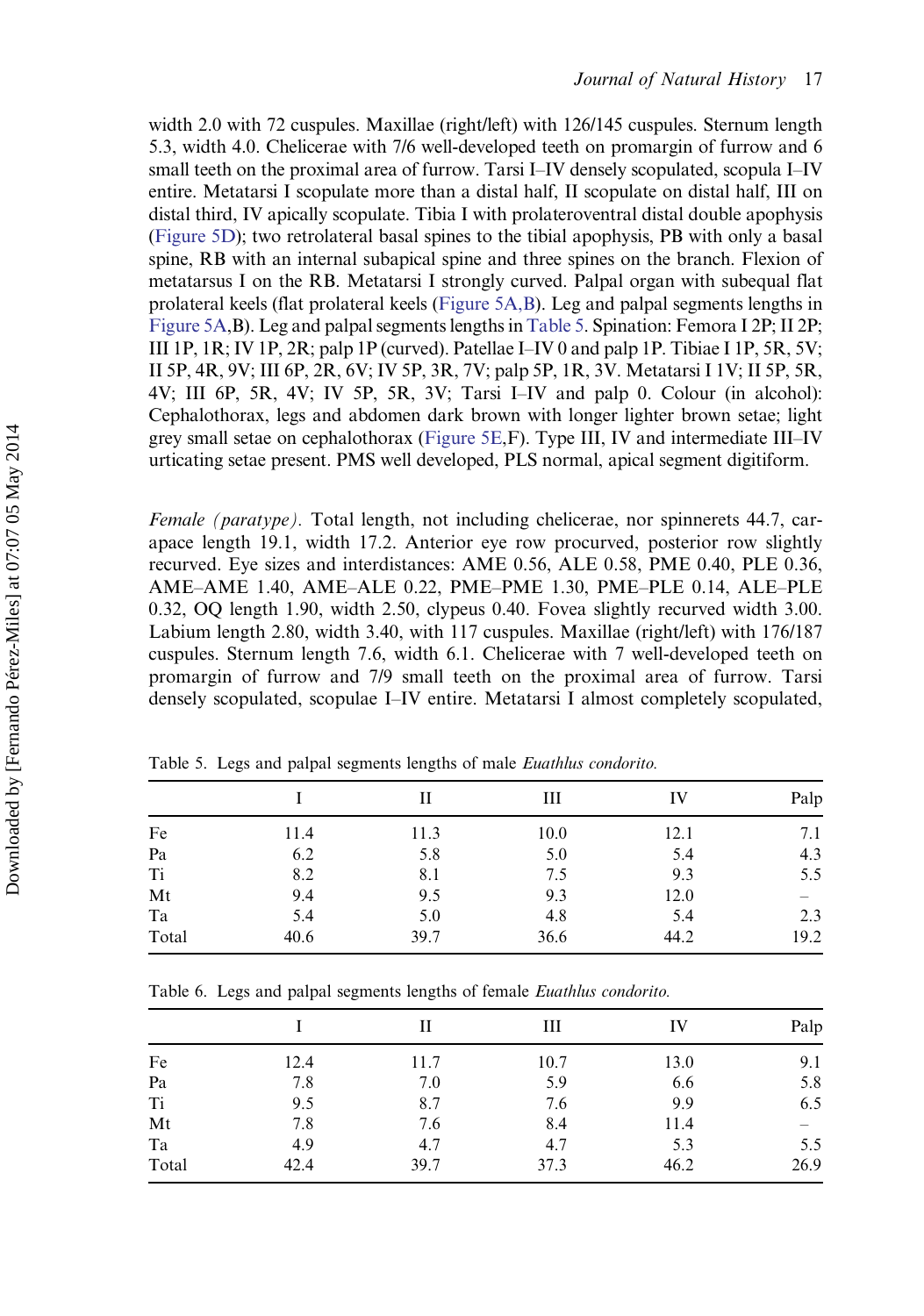II , III and IV as in male. Leg and palpal segments lengths in [Table 6.](#page-18-0) Spination: Femora I 1P; II 1P; III 1P, 1R; IV 1R; palp 1P. Patellae I–IV and palp 0. Tibiae I 4V; II 1P, 4V; III 2P, 2R, 4V; IV 2P, 2R, 4V; palp 8V. Metatarsi: I 2V; II 5V; III 3P, 2R, 6V; IV 3P, 4R, 7V. Tarsi I–IV and palp, 0. Colour (in alcohol): As in male. Urticating setae and spinnerets as in male. Spermathecae with two wide seminal receptacles each with sclerotized nodules, and with a lateral spheroid chamber [\(Figure 5C\)](#page-12-0). Other characters as in male.

## Euathlus manicata (Simon [1892\)](#page-31-0), comb. nov. ([Figure 6\)](#page-12-0)

Paraphysa manicata Simon [1892,](#page-31-0) p. 166

Paraphysa scrofa: Schmidt and Antonelli [1999](#page-30-0), p. 21, [figs. 1](#page-7-0)–[7](#page-13-0) (4–7 misidentified); Peters [2000,](#page-30-0) p. 74, fig. 207–209 (misidentified); Schmidt [2003](#page-30-0), p. 126, figs. 105–107 (misidentified)

## Types

Holotype  $\Im$ , Chile (MNHN 17.714), examined.

#### Additional material examined

Chile, VIII Región del Biobío, Concepción, Barrio Universitario, 150 m asl, November 2004, 1 ♂ (MZUC-UCCC 35890).

### Diagnosis

Differs from other *Euathlus* species by the presence of black spiniform setae on the prolateroventral coxae and retrolateroventral maxillae ([Figure 6A,B](#page-12-0)). Male differs from other species by the palpal organ morphology [\(Figure 6C,D\)](#page-12-0) with wide embolus, and apical and accessory keels [\(Figure 6E](#page-12-0)).

#### Remarks

We removed Pa. manicata from the synonymy of Pa. scrofa and transferred it to Euathlus for the reasons given above, in the remarks of the genus.

The spiniform setae found in this species are similar in morphology to those described for some species of Grammostola (Ferretti et al. [2011](#page-29-0)). We did not locate a female allotype of this species, but it is our opinion that fig. 15 on pl. 1 of Legendre and Calderón [\(1984](#page-29-0)) does not match with *Euathlus* nor *Phrixotrichus*, given the differences in spermathecae morphology.

> Euathlus parvulus (Pocock [1903\)](#page-30-0), comb. nov. ([Figure 7\)](#page-13-0)

Phryxotrichus parvulus Pocock [1903,](#page-30-0) p. 107 Paraphysa parvula: Schmidt [1996a](#page-30-0), 2003, p. 182, fig. 461–463.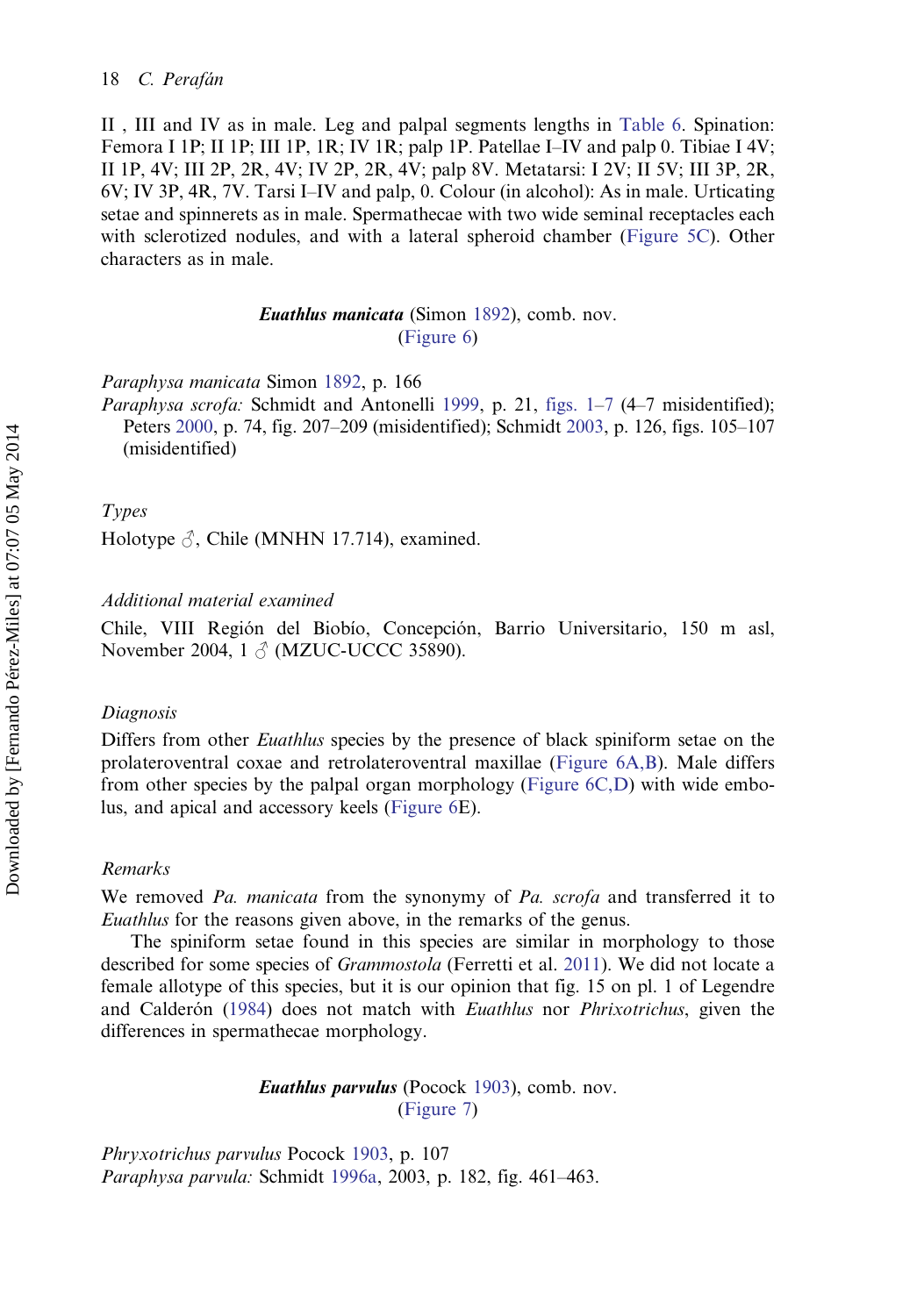## Types

Holotype  $\beta$ , Chile, V Región Valparaiso, Valparaiso, 160 m asl,  $(33^{\circ}05^{\circ}S, 71^{\circ}40^{\circ}W)$ , Coronel Hayes Sadler leg. (BMNH 1987.7.18.16), examined.

## Additional material examined

Chile, July 1925, A. Faz leg.,  $1 \beta$  and  $1 \beta$  (MZUSP 10.892); Chile, A. Faz leg. 1  $\beta$ and  $1 \nsubseteq$  (MZUSP 10.889).

## Diagnosis

Differs from other *Euathlus* species by the presence of median sized urticating seta type III, shorter than in other species (see character 41 in the cladistic matrix character set). Male differs from other species by the palpal organ morphology with flat and subequal prolateral keels [\(Figure 7A,B\)](#page-13-0); PI evidently truncated in the middle of the embolus and shorter than PS [\(Figure 7C](#page-13-0)). Female differs from other species by the shape of the spermathecae [\(Figure 7D](#page-13-0)) with shorter basis, and both the basal segment and spheroid chamber form an angle equal or greater than 90° (spheroid chamber apicolateral in opposition of the epigastric furrow).

## Remarks

We present for the first time the spermathecae of female of E. parvulus [\(Figure 7D](#page-13-0)).

## Euathlus truculentus L. Koch, 1875 [\(Figure 8](#page-13-0))

Paraphysa phryxotrichoides Strand [1907](#page-31-0): fig. 225 *Paraphysa manicata:* Schiapelli and Gerschman de P. [1963,](#page-30-0) p. 106, fig. 8 ( $\circ$  misidentified); Vol [1999](#page-31-0), p. 12, fig. S  $(\frac{6}{7})$  misidentified). Phrixotrichus phryxotrichoides: Schmidt [1994](#page-30-0), p. 5.

Type

Holotype  $\beta$ , Chile?, with not further information (BMNH), examined.

#### Diagnosis

Differs from other *Euathlus* species by the presence of few labial cuspules (< 20). Male differs from other species except E. *atacama*, sp. nov. by the tibial apophysis with convergent branches [\(Figure 8A\)](#page-13-0). Differs from E. *atacama* by the non-curved metatarsus I, and palpal organ morphology with very flat prolateral keels and serrated PI [\(Figure 8B,C](#page-13-0)). Female differs from other species by the shape of the spermathecae (see Legendre and Calderón [1984](#page-29-0), pl. 11–fig. 13) with shorter basis and the spheroid chamber directed to the epigastric furrow.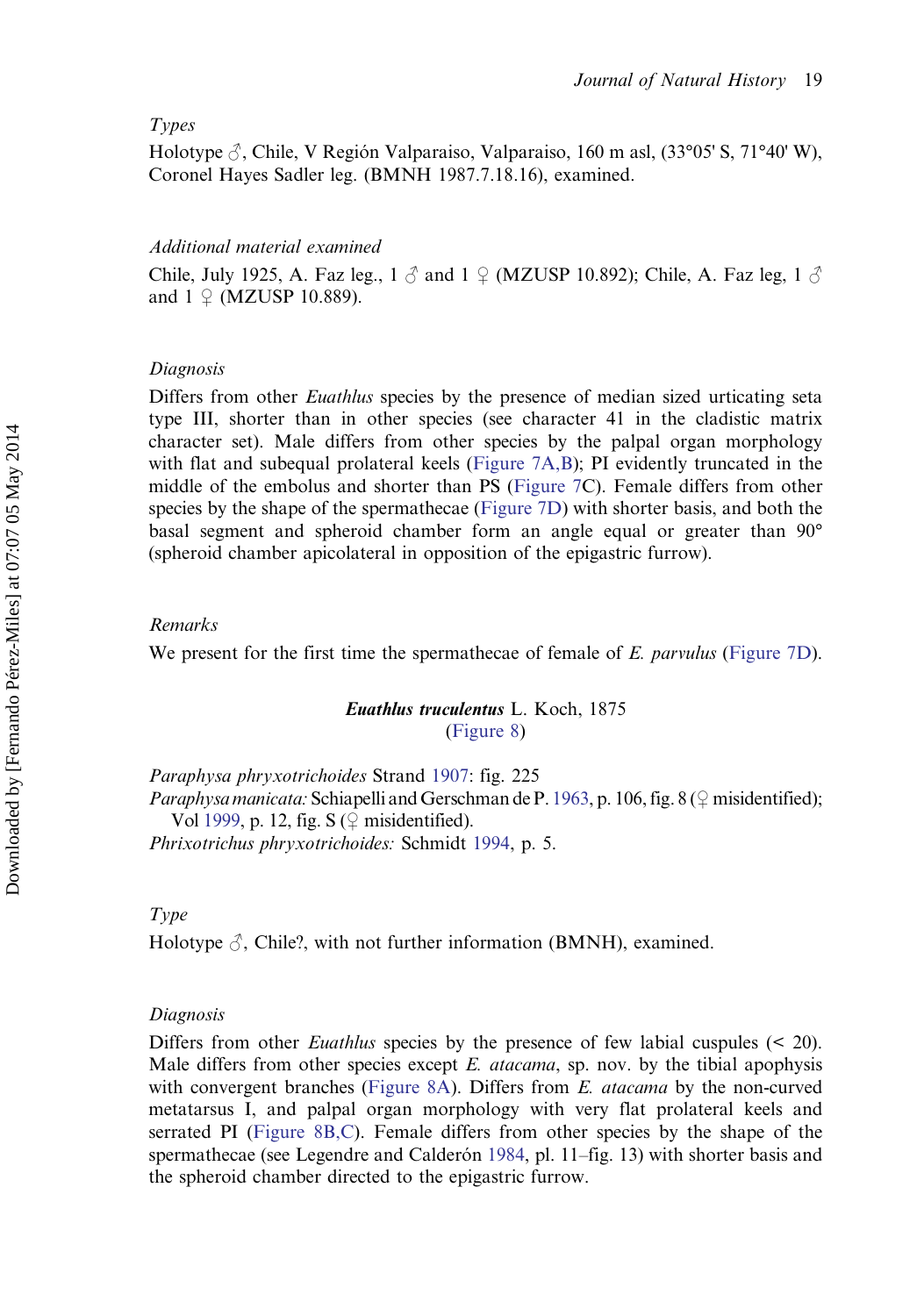## <span id="page-21-0"></span>Remarks

The holotype male of Pa. pulcherrimaklaasi is not congeneric with the paratype female and is transferred to another genus (see misplaced species). The paratype female of Pa. pulcherrimaklaasi fits with the generic characters of Euathlus, with the same spermathecal morphology as  $E$ . truculentus. No other differences between both were provided in the original description and its location is unknown. The paratype female of Pa. pulcherrimaklaasi was misidentified and is here identified as E. truculentus.

## Genus Phrixotrichus

(Figures 9, [10](#page-22-0))

Orthothrichus Karsch [1880](#page-29-0), p. 390. (preoccupied). Ashantia Strand [1908](#page-31-0), p. 770. Syn. nov.

Type species Phrixotrichus scrofa (Molina [1788](#page-29-0))

### Diagnosis

Differs from other Theraphosinae genera by the presence of urticating setae type IV gathered on two lateral patches [\(Figure 10](#page-22-0)C). Male differs by the palpal organ morphology with two sub equal prolateral keels (PI and PS) and the tip directed retrolaterally (Figures 9A,B, [10A,B](#page-22-0)), tibial apophysis with only one apical spine on RB and absence of basal spine on PB (Figure 9D). Female differs by the presence of two spermathecal receptacles with a lateral spheroid chamber ([Figure 10D,E\)](#page-22-0) and two lateral patches of urticating setae.



Figure 9. Phrixotrichus jara sp. nov. (A) palpal organ, prolateral view; (B) palpal organ, retrolateral view; (C) palpal organ, detail of apex showing PI serrated; (D) tibial apophysis, prolateroventral view (apical spine on RB lost); (E) cephalotorax. PB: prolateral branch, PI: prolateral inferior keel, PS: prolateral superior keel, RB: retrolateral branch. The arrow shows the PI serrated. Scale  $bar = 1$ mm.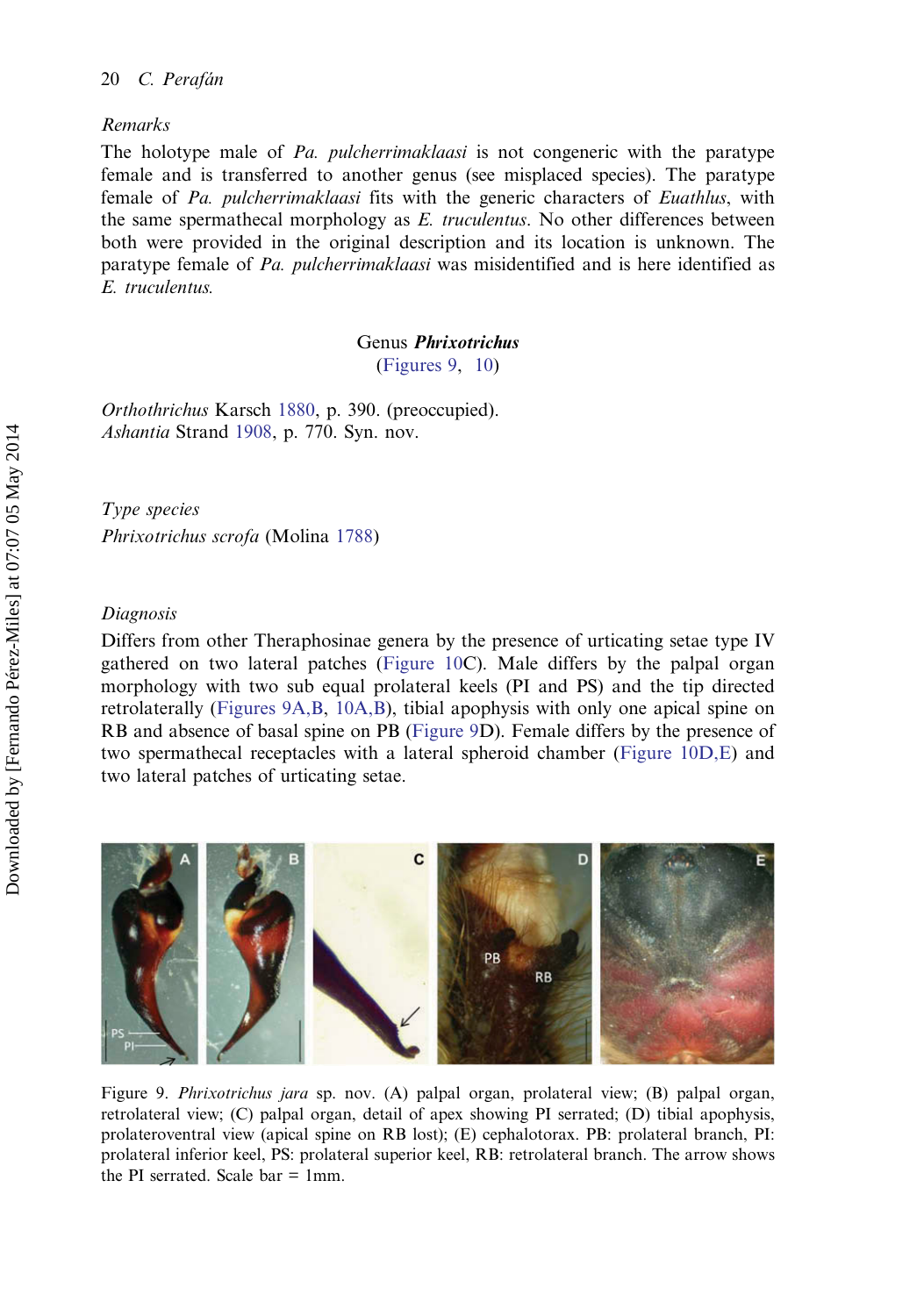<span id="page-22-0"></span>

Figure 10. (A–D) Phrixotrichus scrofa. (A) palpal organ, prolateral view; (B) palpal organ, retrolateral view; (C) abdomen; (D) spermathecae, dorsal view. (E) Phrixotrichus vulpinus comb. nov. (E) spermathecae, dorsal view. PI: prolateral inferior keel, PS: prolateral superior keel. The arrow shows digitiform projection on seminal receptacles. Circles delimit the two urticating setae lateral patches. Scale bar = 1 mm.

#### Generic redescription

Carapace: subcircular, hirsute, black-purple to black. Strongly arched caput. Fovea: short transverse, straight to slightly recurved. Well-defined ocular tubercle, sub-quadrangular. Clypeus: narrow. Anterior eye row strongly procurved, posterior slightly recurved. Chelicerae: normal, with 7–8 well-developed teeth on promargin of furrow and 4–21 small teeth on the proximal area of furrow. Labium wider than long, with 0–16 cuspules on the subapical margin, suture broad. Maxillae longer than wide, prolateral distal angle slightly produced, with few cuspules. Sternum: subcircular, sigilla oval, elongated, submarginal. Stridulatory setae absent. Legs black-brown, hirsute, without spines on femora. Claws present on legs without teeth. Paired claws on legs and claw tufts well-developed. Retrolateral scopulae on femur IV absent. All tarsi with dense scopulae. Metatarsi I at least scopulated on two-thirds or distal half. Metatarsi II scopulated on the distal half. Metatarsi III scopulated on one-third. Metatarsi IV scopulated on distal portion. Trichobothria of three types on dorsal tarsi; clavate (short), filiform (long) and fusiform (medium-sized) randomly dispersed in a dorsal longitudinal arrangement. Metatarsi and tibiae with only filiform trichobothria arranged in a median, longitudinal and dorsal stripe. Abdomen hirsute, with two lateral patches of urticating setae. Type III and IV urticating setae present. PMS well-developed, PLS normal, apical segment digitiform.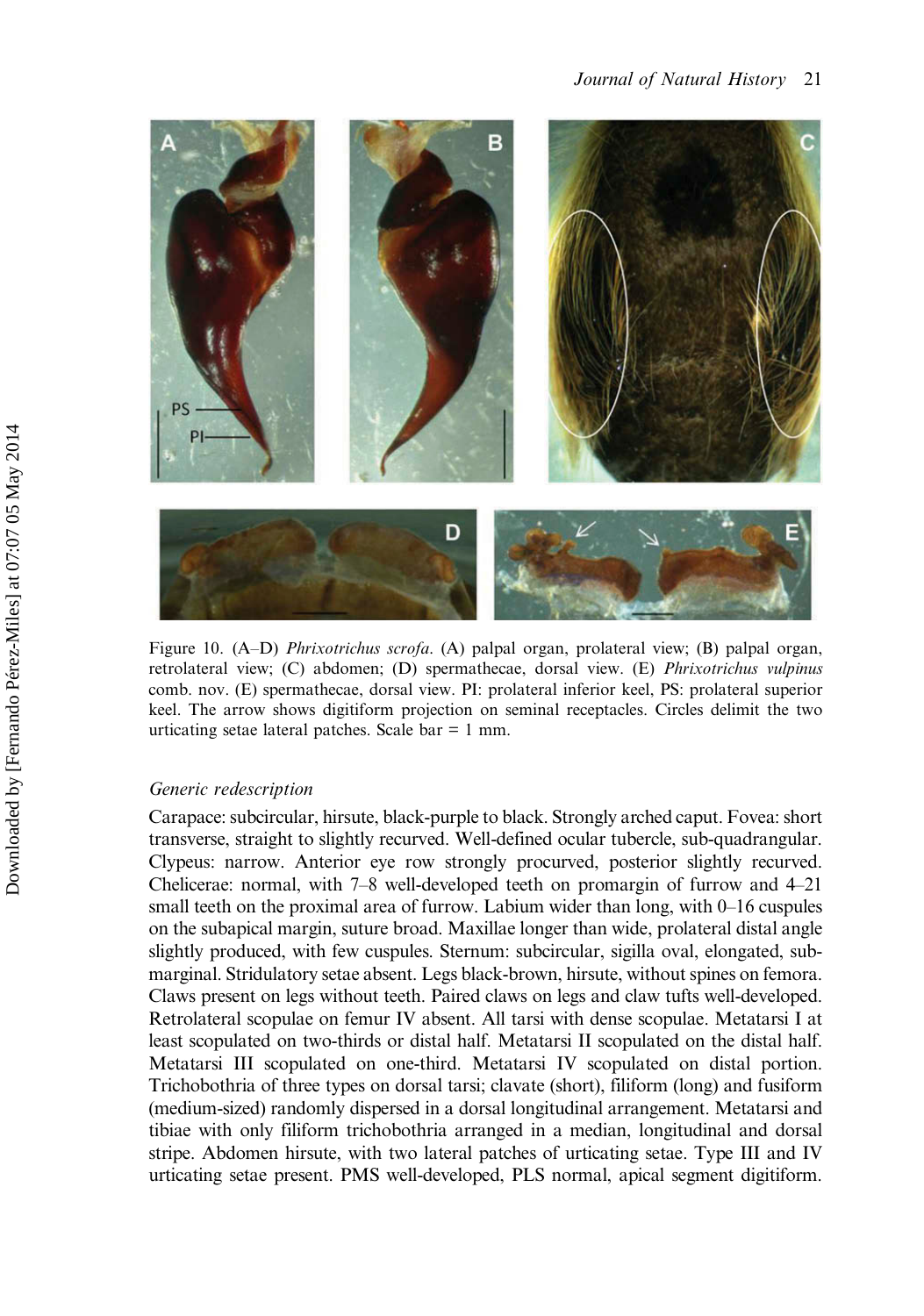Tibia I of males with paired distal prolateroventral apophysis, with bases not fused and without retrolateral spines. RB with an apical spine, PB without spines. Male metatarsi I straight. Palpal tibiae without spines or processes. Palpal organ piriform with extended subtegulum, PI and PS present, with a similar development along the embolus; the PI is serrated in *Phrixotrichus jara*. Female palpal tibiae with only apical spines. Spermathecae with two seminal receptacles each with a lateral spheroid chamber.

## Remarks

Based on the descriptions of P. scrofa holotype of Schiapelli and Gerschman de P. [\(1963](#page-30-0)) and Legendre and Calderon [\(1984](#page-29-0)), and our examination of the holotype of P. auratus (in the synonymy with P. scrofa), P. scrofa clearly differ from Paraphysa (sub *Euathlus*), in the characters indicated in the diagnosis. The generic names *Aranea* and Mygale used in early times for P. scrofa are pre-occupied, so Phrixotrichus should be used, and is here restored. In our phylogenetic analysis three species of Phrixotrichus were resolved as a monophyletic clade, sister group of Euathlus.

## Phrixotrichus jara sp. nov. ([Figure 9\)](#page-21-0)

## Types

Holotype  $\beta$ . Chile, VIII Región del Biobío, Concepción, Valle Nonguén, (37°00' S, 72°30' W), 150 m asl, 18 November 1995, C. Aracena leg., deposited in the arachnological collection of the Museo de Zoología, Universidad de Concepción, Chile (MZUC-UCCC 174).

## Etymology

The specific epithet is a noun in apposition as a recognition to Victor Jara, famous Chilean singer who was killed in 1973, during the government of the dictator Augusto Pinochet.

## Diagnosis

Male differs from other *Phrixotrichus* species by the palpal organ morphology with serrated PI ([Figure 9A](#page-21-0)–C).

#### Description

Male (holotype). Total length, not including chelicerae, nor spinnerets 34.1, carapace length 17.1, width 18.5. Anterior eye row procurved, posterior slightly recurved. Eyes sizes and interdistances: AME 0.28, ALE 0.46, PME 0.28, PLE 0.36, AME–AME 0.52, AME– ALE 0.40, PME–PME 1.14, PME–PLE 0.10, ALE–PLE 0.42, OQ length 2.10 , width 2.60, clypeus 0.30. Fovea transverse, slightly recurved, width 4.00. Labium length 2.10, width 3.40 with 3 cuspules. Maxillae (right/left )with 131/160 cuspules. Sternum length 7.00, width 7.40. Chelicerae with 8 well-developed teeth on promargin of furrow and 21 small teeth on the proximal area of furrow. Tarsi I–IV densely scopulated, scopula I–IV entire. Metatarsi I and II scopulated more than a distal half, III on distal third, IV apically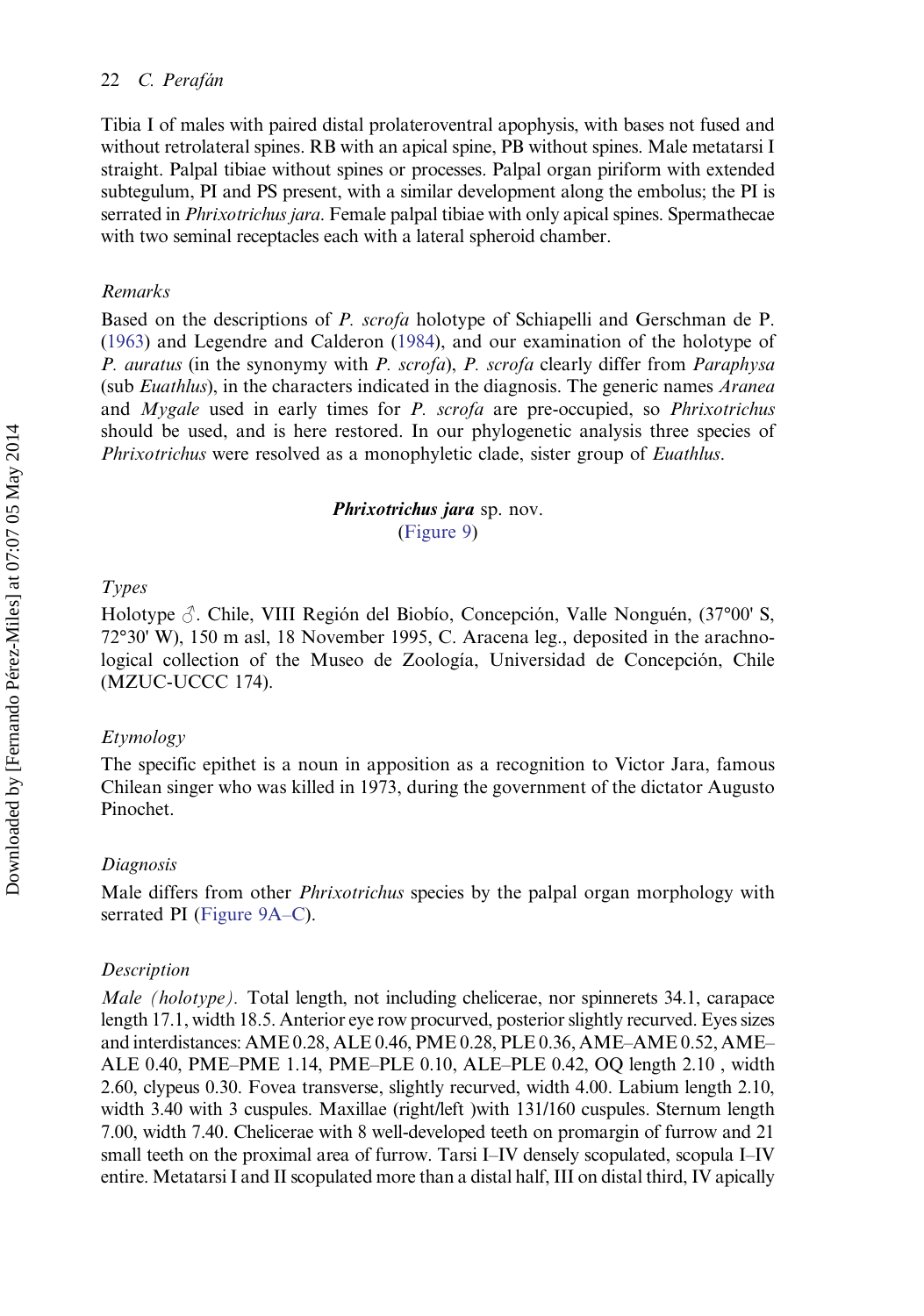|       |      |      | Ш    | IV   | Palp |
|-------|------|------|------|------|------|
| Fe    | 18.0 | 15.5 | 13.4 | 14.6 | 10.3 |
| Pa    | 8.2  | 7.8  | 6.8  | 7.2  | 6.0  |
| Ti    | 17.5 | 13.8 | 11.2 | 12.6 | 8.2  |
| Mt    | 14.0 | 12.1 | 11.4 | 14.1 |      |
| Ta    | 7.4  | 6.5  | 6.4  | 6.7  | 3.2  |
| Total | 65.1 | 55.7 | 49.2 | 55.2 | 27.7 |

Table 7. Legs and palpal segments lengths of male Phrixotrichus jara.

scopulated. Tibia I with prolateroventral distal double apophysis, RB has an apical spine and PB without spines ([Figure 9](#page-21-0)D), branches are very different in size; prolateral very small. Flexion of metatarsus I on retrolateral side of the tibial apophysis. Palpal organ [\(Figure 9A,B\)](#page-21-0) with two subequal prolateral keels (PI and PS); PI has a serrated edge with 4 teeth [\(Figure 9C](#page-21-0)). Leg and palpal segments lengths in Table 7. Spination: Femora I–IV and palp 0 (curved). Patellae I–IV and palp 0. Tibiae I 0; II 2V; III 1V; IV 1V; palp 0. Metatarsi I 2V; II 2V; III 1P, 1R, 5V; IV 1P, 11R, 4V; Tarsi I–IV and palp 0. Colour (in alcohol): Cephalothorax dark on the anterior region and dark-red backwards [\(Figure 9E\)](#page-21-0), legs dark and abdomen dark brown with longer light brown setae (abdomen deteriorated). Type III, IV and intermediate III–IV urticating setae present; two lateral urticating setae patches. PMS well-developed, PLS normal, apical segment digitiform.

Female. Unknown.

## Phrixotrichus scrofa (Molina [1788](#page-29-0)) [\(Figure 10A](#page-22-0)–D)

Aranea scrofa Molina [1788,](#page-29-0) p. 236.

Mygale chilensis Molina [1810,](#page-29-0) p. 185.

Mygale rosea C.L. Koch [1842,](#page-29-0) p. 59, fig. 728.

Mygale chilensis Nicolet [1849](#page-29-0), p. 332, pl. 1, fig. 2.

Phrixotrichus roseus Simon [1889,](#page-31-0) p. 222 (misidentified); Schmidt [1992b](#page-30-0), p. 9, fig. 1 (misidentified).

Phrixotrichus chilensis Simon [1896,](#page-31-0) p. 63.

Phrixotrichus auratus Pocock [1903](#page-30-0), p. 104. (holotype  $\Diamond$ . Chile, Santiago, G.A.J. Rothney leg. (BMNH), examined).

Paraphysa scrofa: Pérez-Miles et al. [1996;](#page-30-0) Schmidt [1996a](#page-30-0), p. 17.

#### Types

Holotype  $\Diamond$ , not examined.

## Additional material examined

Holotype  $\beta$  of *Phrixotrichus auratus* (BMNH); Chile, VIII Región del Biobío, Colcura, 50 m asl, (37°07' S, 73°10' W), 18 October 1995, J. C. Ortiz leg, 2 ♀ (MZUC-UCCC 35894 and 35895); Chile, VIII Región del Biobío, Concepción,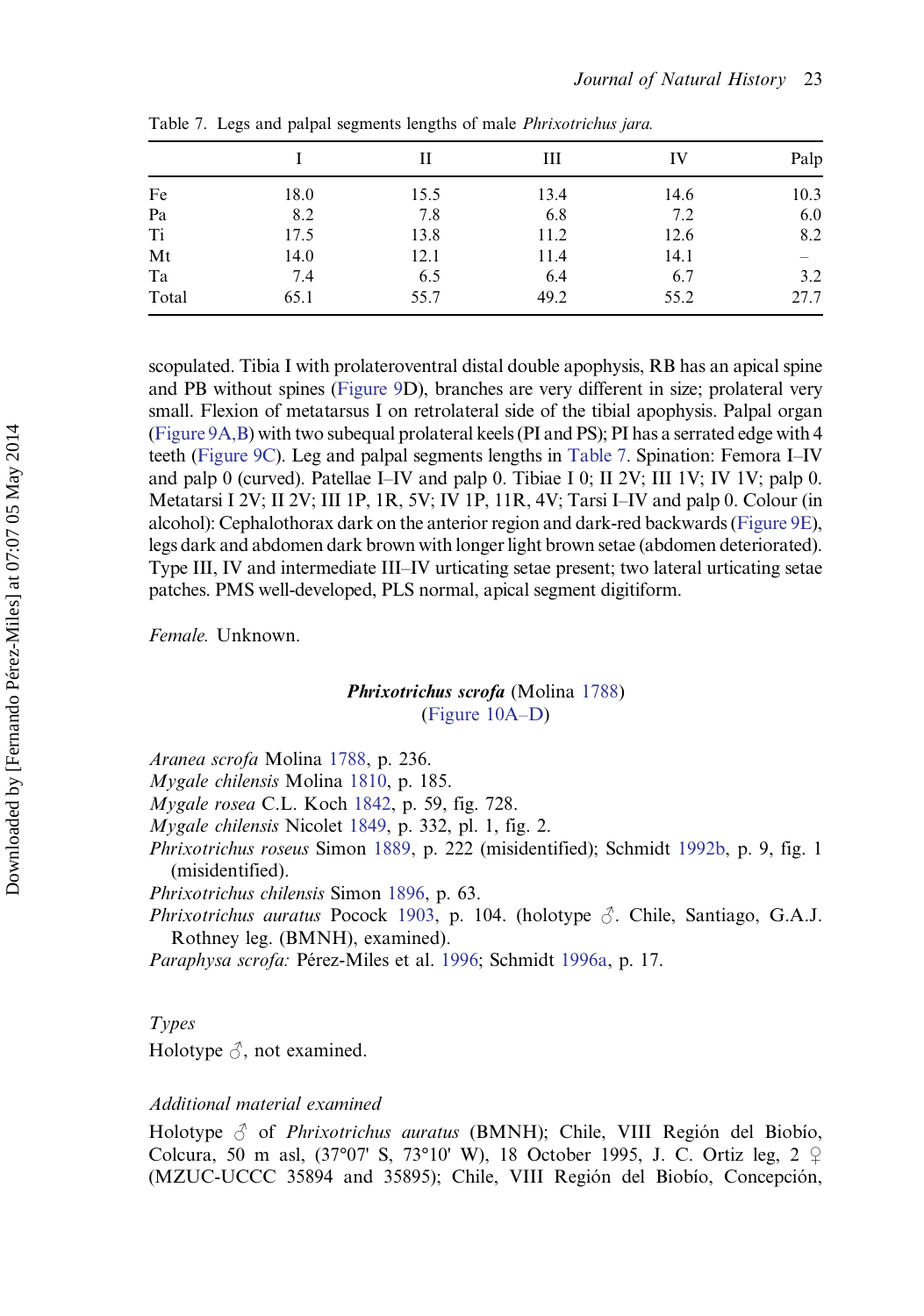Valle Nonguén, 150 m asl, (37°00' S, 72°30' W), 18 November 1995, C. Arocena leg, 1  $\Omega$  and 1  $\delta$  (MZUC-UCCC 35897).

#### Diagnosis

Male differs from P. jara, sp. nov. by the palpal organ morphology with not serrated PI ([Figure 10A,B\)](#page-22-0). Female differs from  $P$ . *vulpinus* by the absence of a digitiform projection on the spermathecal receptacles, and absence of lobes on the lateral spheroid chambers of the seminal receptacles ([Figure 10D\)](#page-22-0).

> Phrixotrichus vulpinus (Karsch [1880](#page-29-0)) comb. nov. ([Figure 10E\)](#page-22-0)

Orthothrichus vulpinus Karsch [1880,](#page-29-0) p. 390.

Ashantia latithorax Strand [1908,](#page-31-0) p. 770.

Euathlus vulpinus: Schmidt [1996a](#page-30-0), 1996b, p. 67, unnumbered fig.; Schmidt [1998b,](#page-30-0) p. 10, fig. 1; Schmidt [2003,](#page-30-0) p. 163, figs. 355–358; Peters [2003,](#page-30-0) p. 175, fig. 696; Gallon [2005:](#page-29-0) 199, fig. 5; Perafán and Pérez-Miles [2010](#page-29-0), p. 49, figs. 1–2. Syn. nov. Euathlus latithorax: Gallon [2005,](#page-29-0) p. 199, figs. 1–4. Syn. nov.

## Type

Holotype  $\mathcal{S}$ , not examined, damaged (specimen preserved not in alcochol (dry) and very broken). Photographs of the holotype were studied.

### Additional material examined

Chile, VIII Región del Biobío, Concepción, Prov. Concepción, 150 m asl, (36°50' S, 73°03' W), 21 December 1995, J.N. Artigas leg.,  $1 \nsubseteq (MZUC-UCCC 35275)$ ; Chile, VIII Región del Biobío, Provincia de Ñuble, Río Infiernillo, 50 m asl, 1 ♀ (MZUCUCCC 35276).

### Diagnosis

Female differs from other *Phrixotrichus* species by the presence of a digitiform projection on one or both seminal receptacles, and the lateral spheroid chamber of seminal receptacles with large lobes [\(Figure 10E\)](#page-22-0).

#### Misplaced species

#### Eupalaestrus weijenberghi (Thorell [1894\)](#page-31-0)

Lasiodora weijenberghii Thorell [1894,](#page-31-0) p. 31. Pterinopelma saltator Pocock [1903,](#page-30-0) p. 108. Eurypelma saltator Simon [1903,](#page-31-0) p. 937. Weyenberghia weijemberghi Mello-Leitão [1941,](#page-29-0) p. 120, pl. II, fig. 3 Weyemberghiana weijemberghi Schiapelli and Gerschman de [1961,](#page-30-0) p. 203. Pterinopelma weijenberghi Gerschman de and Schiapelli [1979](#page-29-0), p. 86.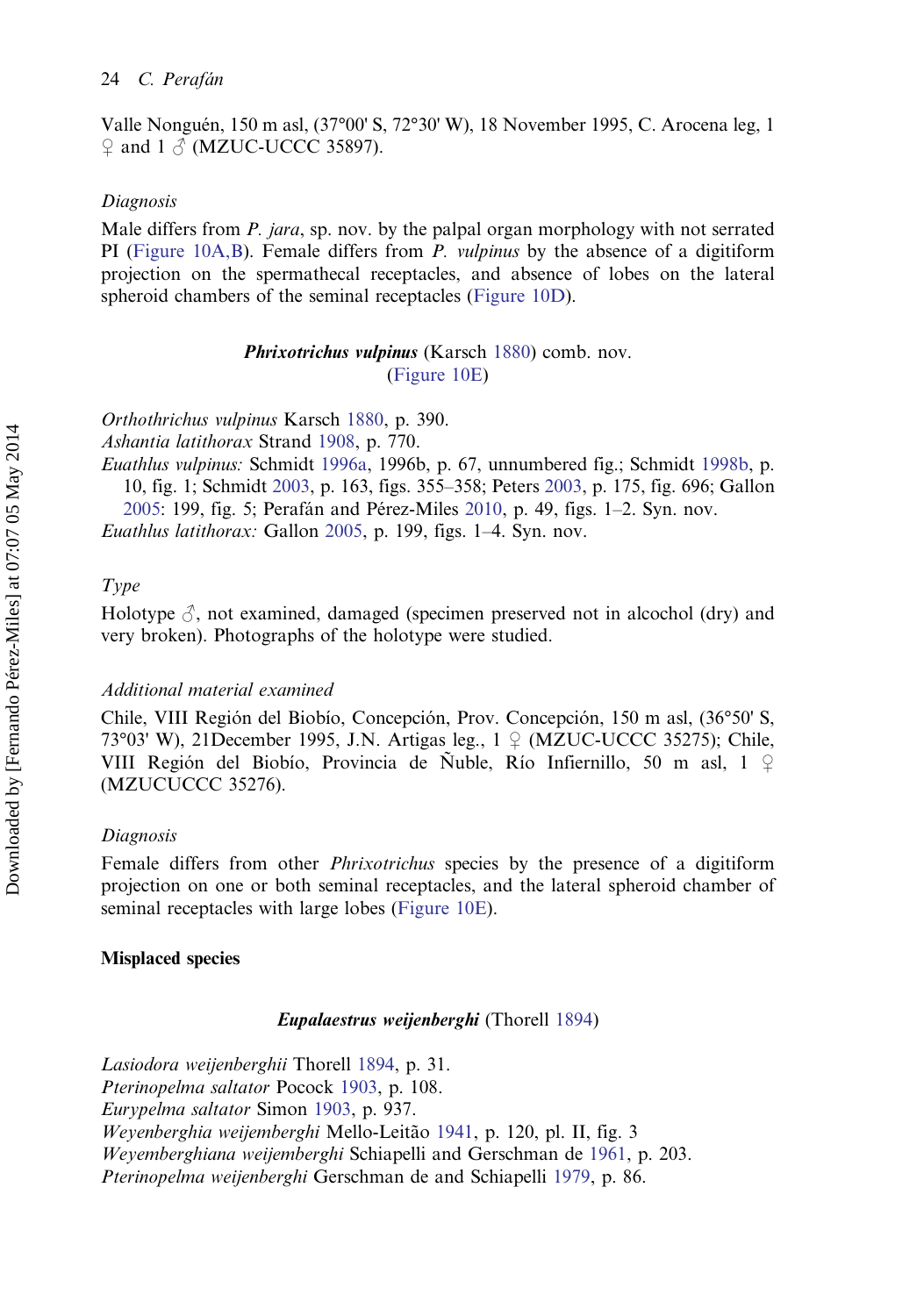Paraphysa riparia Schmidt & Bolle [2008,](#page-30-0) p. 6, figs. 1–6. Syn. nov.

## Material examined

Holotype  $\beta$  of *Paraphysa riparia*, Argentina, Entre Ríos, San Cipriano (in the original description is erroneously indicated as a district Uruguay), deposited at Senckenberg Museum, Frankfurt.

## Remarks

The male holotype of Pa. riparia is Eupalaestrus weijenberghi (Thorell [1894](#page-31-0)) because it clearly matches the palpal organ morphology and the presence of urticating setae type I, besides other specific characters. Female allotype of Pa. riparia has urticating setae type III and IV, so cannot be conspecific; urticating setae types I and IV do not co-occur in any known theraphosid species. Hence, Pa. riparia is a junior synonym of E. weijenberghi and female is identified as Grammostola burzaquensis (see below).

#### Grammostola burzaquensis Ibarra-Grasso [1946](#page-29-0)

Grammostola burzaquensis Ibarra-Grasso [1946](#page-29-0), p. 786, fig. 8. Grammostola pulchripes burzaquensis Bücherl [1951](#page-28-0), p. 118 (reduced to subspecies).

## Material examined

Allotype  $\delta$  of *Paraphysa riparia*, Argentina, Entre Ríos, San Cipriano (in the original description is erroneously indicated as a district of Uruguay), deposited at Senckenberg Museum, Frankfurt.

#### Remarks

The female allotype of Pa. riparia is Grammostola burzaquensis Ibarra-Grasso [1946](#page-29-0) considering its collection locality, the spermathecal morphology, the presence of urticating setae type III and IV, and its size.

Maraca pulcherrimaklaasi (Schmidt 1991), comb. nov.

Paraphysa pulcherrimaklaasi Schmidt 1991a, p. 8, figs.1–4. Phrixotrichus pulcherrimaklaasi: Schmidt [1994,](#page-30-0) 1998a, p. 17, figs. 83, 85. Euathlus pulcherrimacklaasi: Schmidt [2003](#page-30-0), p. 163, figs. 353–354; 256, fig. 8. Peters [2003](#page-30-0), p. 173, figs. 685–688.

Material examined

Holotype  $\delta$  of Pa. pulcherrimaklaasi, Ecuador, A. Tinter leg. (SMF 37585), examined (except palpal organs)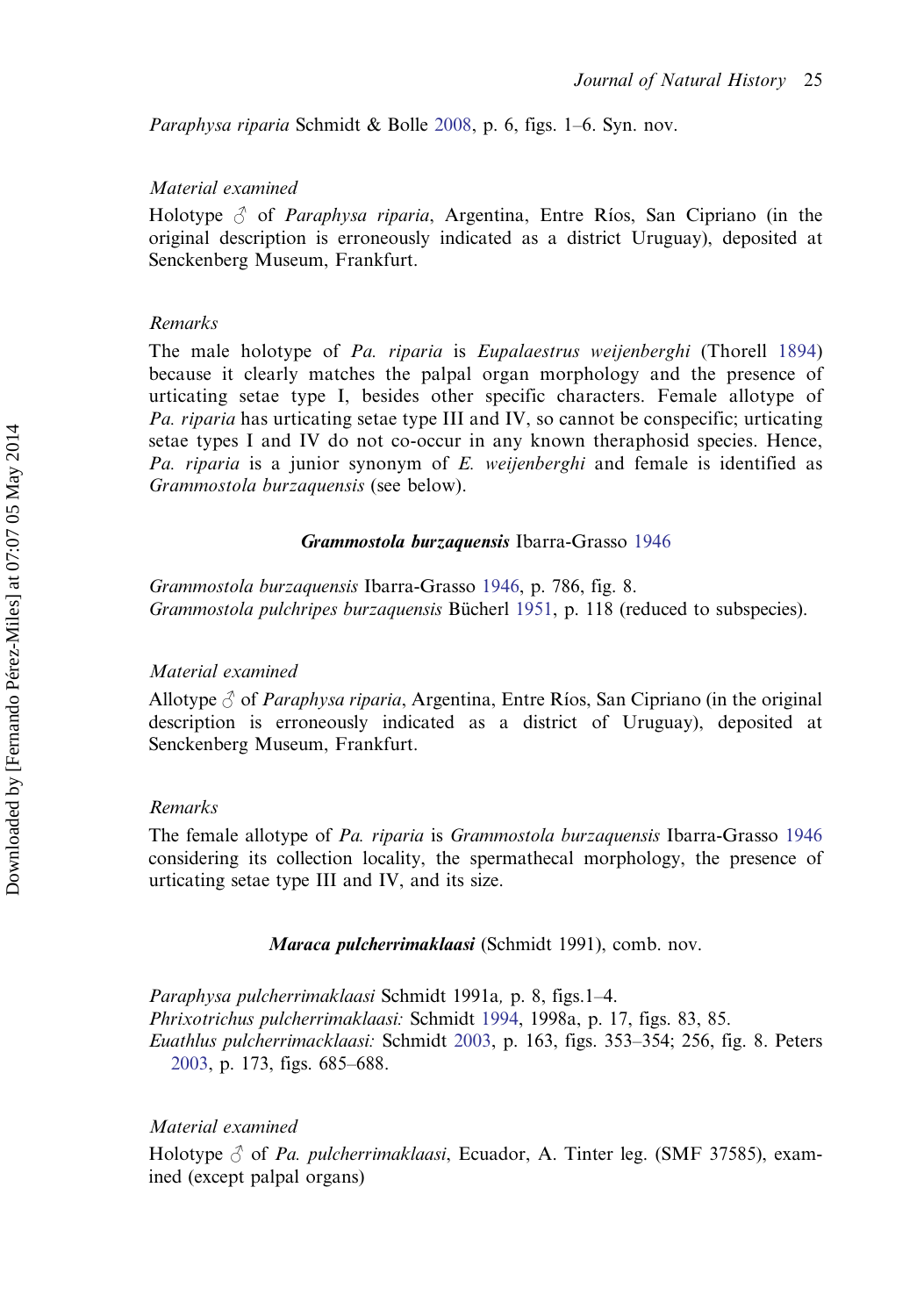## Remarks

The male holotype lacks palpal organs and the original figures are not clear enough to identify it (Schmidt 1991). However, given the presence of a retrolateral node on the palpal tibiae, the presence of the urticating setae type III and IV, and besides other characters of generic significance, the male holotype seems to be Maraca, consequently is transferred to this genus. Hence Maraca pucherrimaklaasi comb. nov. is proposed. The female paratype (with no further information, deposited at SMF, not examined) is not congeneric with the male (based on the original description), and is identified as E. truculentus in this paper (see above).

Paraphysa peruviana Schmidt [2007](#page-30-0) nomen dubium

## Material examined

Holotype  $\varphi$  of *Paraphysa peruviana*, Peru, deposited at Senckenberg Museum, Frankfurt, examined (only spermathecae).

## Remarks

This species was described based on exuviae of a female from Peru, the specimen was not located but the spermatheca (SMF) was examined and is not Paraphysa nor Euathlus (fig. 1 in Schmidt [2007\)](#page-30-0). Although the spermathecal morphology is similar to Thrixopelma, it was impossible to examine other characters to guarantee the transference to this genus. For these reasons the name is of doubtful application and we considered as a nomen dubium.

## Key for the species of Euathlus and Phrixotrichus

- 1. One single patch of urticating setae (types III and IV). Male tibial apophysis branches with fused bases, retrolateral spines present, a subapical spine present on the retrolateral branch and a basal spine on the prolateral branch. ..................................................................................... (Euathlus). 2 Two lateral patches of urticating setae (types III and IV). Male tibial apophysis branches with non-fused bases, without retrolateral spines, presence of an apical spine present on the retrolateral branch and prolateral branch without spines. ................................................................... (Phrixotrichus).7 2. Spermathecae with two bifurcated receptacles [\(Figure 3](#page-10-0)A). ............ E. antai - Spermathecae with non-bifurcated receptacles. ......................................... 3 3. Accessory keels present on male palpal organ [\(Figure 6C](#page-12-0)–E) .. E. manicata - Accessory keels absent. .............................................................................. 4 4. Male tibial apophysis with convergent branches. Spermathecae lateral spheroid chamber directed to the epigastric furrow. .......................................... 5
- Male tibial apophysis with non-convergent branches ................................ 6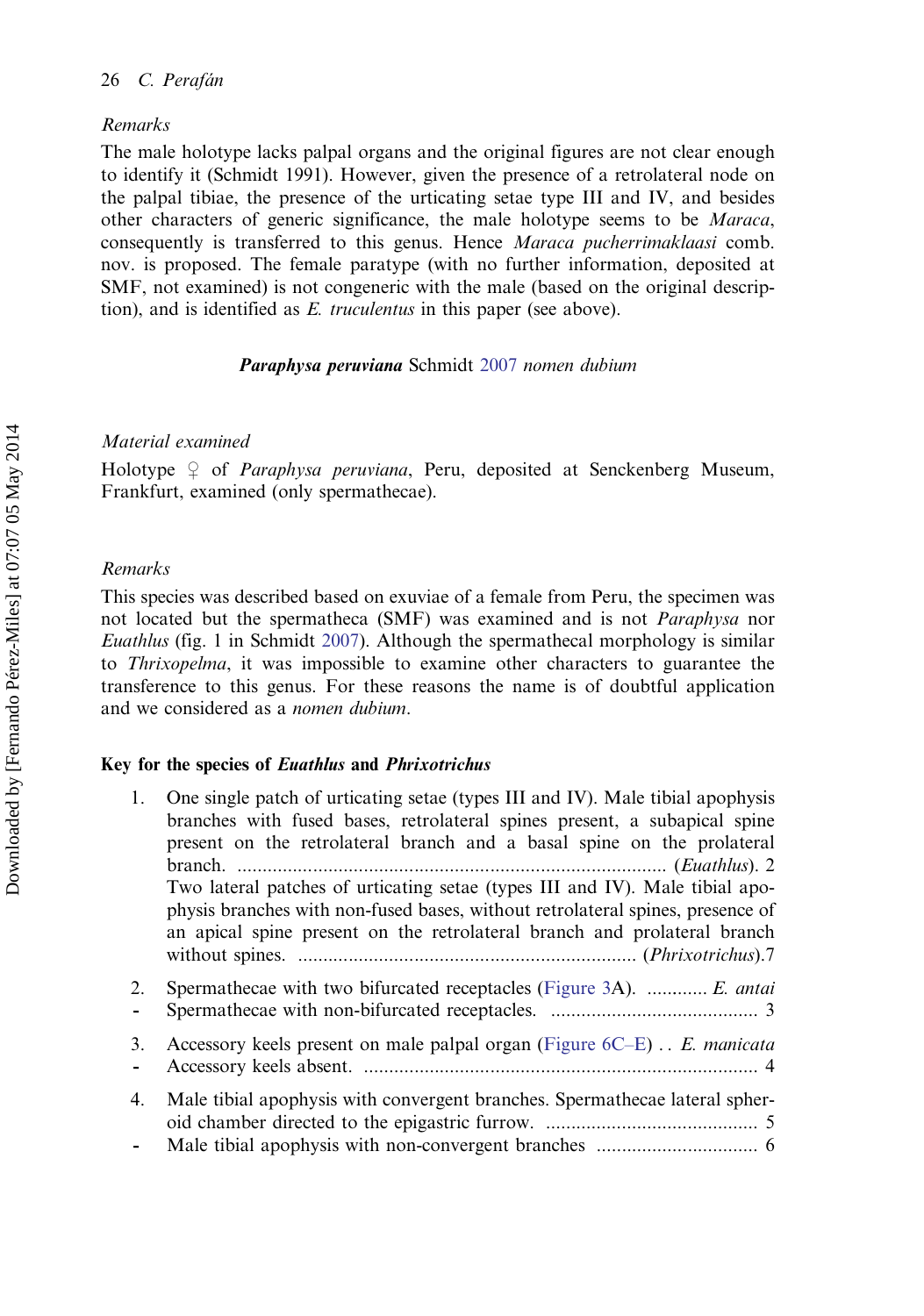- <span id="page-28-0"></span>5. Few labial cuspules (less than 20). Male palpal organ with very flat and serrated PI [\(Figure 8B,C\)](#page-13-0). Metatarsus I not very curved. Spermathecal receptacles with short base. .................................................... E. truculentus
- Numerous labial cuspules. Male palpal organ with wide and not serrated PI ([Figure 4A,B](#page-11-0)). Very curved metatarsus I. Spermathecal receptacles with long base [\(Figure 4C\)](#page-11-0). ....................................................................... E. atacama
- 6. Male palpal organ with PI clearly truncated; shorter than PS ([Figure 7A](#page-13-0)–C). Spermathecae without nodules [\(Figure 7D\)](#page-13-0). .............................. E. parvulus
- Male palpal organ with not truncated PI ([Figure 5A,B\)](#page-12-0). Spermathecal receptacles with a small sclerotized nodule each [\(Figure 5C](#page-12-0)). .. E. condorito
- 7. Male palpal organ with serrated PI ([Figure 9A](#page-21-0)–C). ........................ P. jara
- Male palpal organ with not serrated PI. ................................................... 8
- 8. Spermathecae with a digitiform projection on one or both receptacles; the apex of receptacles with large lobes [\(Figure 10E](#page-22-0)). ..................... P. vulpinus
- Spermathecae without digitiform projection and the apex of receptacles without large lobes ([Figure 10D](#page-22-0)). Male palpal organ as in Figure, B. P. scrofa

#### Acknowledgements

We would like to specially thank Milenko Aguilera from the Universidad de Concepción for loaning us Chilean specimens and for his collaboration. Janet Beccaloni (BMNH), Peter Jäeger (SMF) and Christine Rollard (MNHN) are thanked for allowing access to the facilities for the study of the type specimens. We would also like to thank A. Brescovit (IBSP) and R. Pinto da Rocha (MZUSP) for lending us their specimens used in this study. Thanks to Anita Aisenberg and Juan Jacobo Jimenez for their help with the English translation, Stuart Longhorn for his English corrections and valuable comments on the manuscript, and the anonymous reviewers for their valuable contributions. The author (C.P.) wants to thank CSIC, Universidad de la República, Uruguay, for the financial support (CSIC C 311/102). All material has been collected under appropriate collection permits, supported by the Universidad de Concepción, Chile.

## References

- Ausserer A. 1871. Beiträge zur Kenntniss der Arachniden-Familie der Territelariae Thorell (Mygalidae Autor). Verh zool-bot Ges Wien. 21:117–224.
- Ausserer A. 1875. Zweiter Beitrag zur Kenntniss der Arachniden-Familie der Territelariae Thorell (Mygalidae Autor). Verh zool-bot Ges Wien. 25:125–206.
- Bertani R. 2000. Male palpal bulbs and homologous features in Theraphosinae (Araneae, Theraphosidae). J Arachnology. 28:29–42.
- Bertani R. 2002. Morfologia e evolução das cerdas urticantes em Theraphosidae (Araneae) [dissertation]. São Paulo: Instituto de Biociências, Universidade de São Paulo.
- Bonnet P. 1958. Bibliographia araneorum. Toulouse. 2:3027–4230.
- Bremer K. 1994. Branch support and tree stability. Cladistics. 10:295–304.
- Bücherl W. 1951. Estudos sobre a biologia e a sistemática do género Grammostola Simon, 1892. Monografias Inst Butantan. 1:1–203.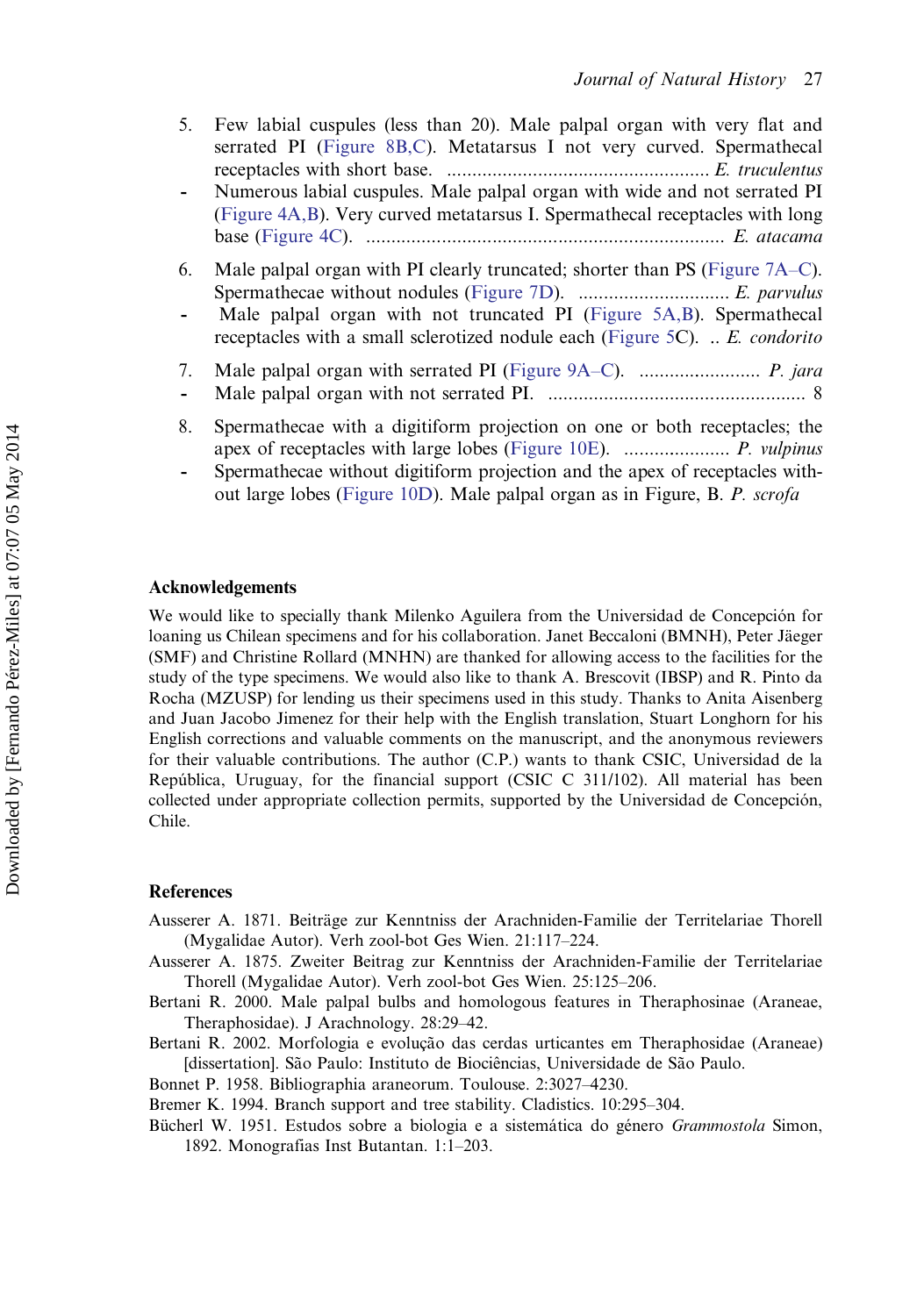- <span id="page-29-0"></span>Cooke JA, Roth VD, Miller F. 1972. The Urticating Hairs of Theraphosidae. Am Mus Novit. 2498:1–43.
- Ferretti N, Pompozzi G, Pérez-Miles F. 2011. Th especies of Grammostola (Araneae: Theraphosidae) from Central Argentina: taxonomy, distribution, and surface ultrastructure of coxal setae. Zootaxa. 2828:1–18.
- Fukushima CS, Bertani R, da Silva Jr PI. 2005. Revision of Cyriocosmus Simon, 1903, with notes on the genus Hapalopus Ausserer, 1875 (Araneae, Theraphosidae). Zootaxa. 846:1–31.
- Fukushima CS, Nagahama RH, Bertani R. 2008. The identity of Mygale brunnipes C.L. Koch 1842 (Araneae, Theraphosidae), with a redescription of the species and the description of a new genus. J Arachnology. 36:402–410.
- Gallon RC. 2005. Ashantia Strand, 1908 is a junior synonym of *Euathlus* Ausserer, 1875 (Araneae, Theraphosidae, Theraphosinae). Bull Br arachnol Soc. 13:199–201.
- Gerschman de Pikelin BS, Schiapelli RD. 1969. Discusión de los caracteres válidos en la sistemática de las arañas Theraphosomorphae. Bull Mus Natl Hist Nat. 2da. Serie, Tomo 41, Suplemento No. 1: 150–154.
- Gerschman de Pikelin BS, Schiapelli RD. 1979. Estudio de los ejemplares tipos de Lasiodora weijenberghi Thorell, 1894 y Eurypelma minax Thorell, 1894 (Araneae, Theraphosidae). Rev Soc Entomol Argent. 37:85–87.
- Goloboff P, Farris J, Källersjö M, Oxelmann B, Ramírez M, Szumik C. 2003b. Improvements to resampling measures of group support. Cladistics. 19:324–332.
- Goloboff P, Farris JS, Nixon KC. 2003a. T.N.T: Tree Analysis Using New Technology. [Accessed 19 March 2012]. Program and documentation, available from the authors, and at [www.zmuc.dk/public/phylogeny](http://www.zmuc.dk/public/phylogeny)
- Goloboff PA. 1993a. A reanalysis of mygalomorph spider families (Araneae). Am Mus Novit. 3056:1–32.
- Goloboff PA. 1993b. Estimating character weights during tree search. Cladistics. 9:83–91.
- Ibarra-Grasso A. 1946. Arañas y araneismo (Las arañas peligrosas en la República Argentina). Semana médica Buenos Aires. 50:763–793.
- Karsch F. 1880. Arachnologische Blätter (Decas I). Zeitsch Ges Naturwiss. 53:373–409.
- Koch CL. 1842. Die Arachniden. Nürnberg, Neunter Band. p. 57–108.
- Legendre R, Calderón-González R. 1984. Liste systématique des araignées mygalomorphes du Chili. Bull Mus Natn Hist Nat. 4e serie, 6, section A. 4:1021–1065.
- Mello-Leitão CFde. 1941. Las arañas de Córdoba, La Rioja, Catamarca, Tucumán, Salta y Jujuy colectadas por los Profesores Birabén. Revista Mus. Plata (N.S. Zool.). 2:99–198.
- Mello–Leitão CFde. 1946. Nuevos arácnidos sudamericanos de las colecciones del Museo de Historia Natural de Montevideo. Comun Zool Mus Hist Nat Montev. 2:1–10.
- Molina JI. 1788. Compendio de la historia geográphica natural y civil del Reino de Chile, written in italian by Abate Don Juan Ignacio Molina, translated by don Domingo Joseph Aguellado Mendoza. Madrid. 1:236 pp.
- Molina JI. 1810. Saggio sulla storia natural del Chili di Gio: Ignazio Molina. Seconda edizione. Bologna; 306 pp.
- Nicolet AC. 1849. Aracnidos. Historia física y política de Chile. In: Gay C, editor. Zoología. 3: p. 319–543.
- Page RDM. 2001. Nexus Data Editor 0.5.0. [Accessed 7 December 2011]. Available from: <http://taxonomy.zoology.gla.ac.uk/rod/rod.html>
- Perafán C. 2010. Revisión Taxonómica y Análisis Filogenético de un Grupo Basal de Theraphosinae (Araneae, Mygalomorphae, Theraphosidae) [dissertation]. Montevideo: Facultad de Ciencias, Universidad de la República, Uruguay.
- Perafán C, Pérez-Miles F. 2010. *Euathlus latithorax* (Strand, 1908) is a synonym of E. *vulpinus* (Karsch, 1880) (Araneae, Theraphosidae, Theraphosinae). Arachnology. 15:49–51.
- Pérez-Miles F. 2006. A replacement name for *Iracema* Pérez-Miles 2000 (Araneae, Theraphosidae). J Arachnology. 34:247.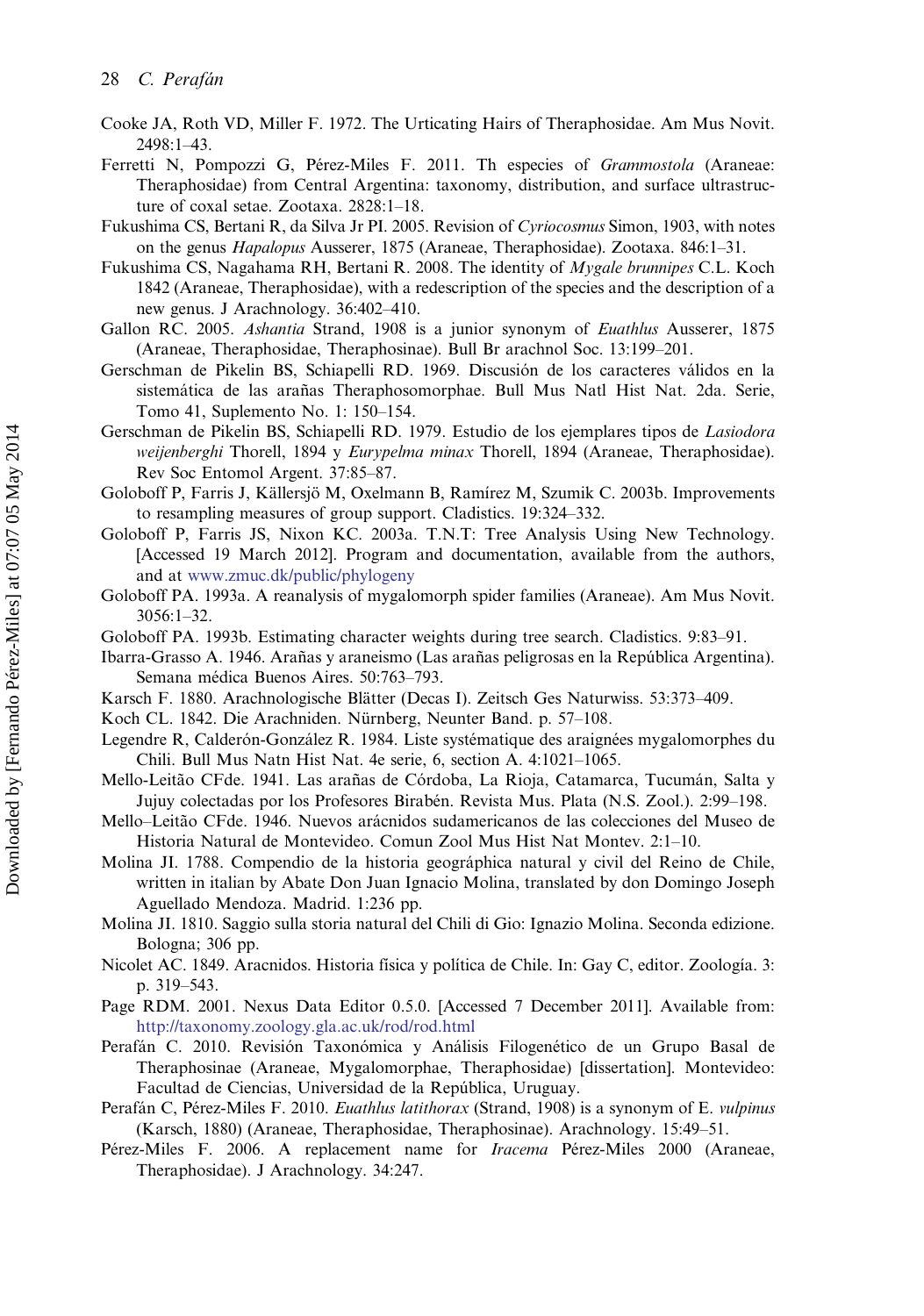- <span id="page-30-0"></span>Pérez-Miles F, Lucas SM, da Silva Jr PI, Bertani R. 1996. Systematic revision and cladistic analysis of Theraphosinae (Araneae: Theraphosidae). Mygalomorph. 1:33–68.
- Peters HJ, editor. 2000. Tarantulas of the world: Kleiner Atlas der Vogelspinnen Band 2. 162 pp.
- Peters HJ, editor. 2003. Tarantulas of the world: Amerika's Vogelspinnen. Published by the author, Wegberg, Germany; 328 pp.
- Pocock RI. 1901. Some new and old genera of South American Avicularidae. Ann Mag Nat Hist. 8:540–555.
- Pocock RI. 1903. On some genera and species of South American Aviculariidae. Ann Mag Nat Hist. 11:81–115.
- Raven RJ. 1985. The spider Infraorder Mygalomorphae (Araneae): cladistics and systematics. Bull Am Mus Nat Hist. 182:1–180.
- Raven RJ. 1990. Comments on the proposed precedence of Aphonopelma Pocock 1901 (Arachnida, Araneae) over Rechostica Simon 1892. Bull Zool Nomencl. 47:126.
- Schiapelli RD, Gerschman BS. 1942. Arañas argentinas (Ia parte). An Mus Argentino Ciens Nat "Bernardino Rivadavia. 40:317–332.
- Schiapelli RD, Gerschman de Pikelin BS. 1961. Las especies del género Grammostola Simon 1892, en la República Argentina (Araneae, Theraphosidae). Actas Trabajos del I Congreso Sudamericano de Zoología; La Plata, 1959. 3:199–208.
- Schiapelli RD, Gerschman de Pikelin BS. 1963. Los géneros chilenos Phrixotrichus Simon, 1889 y Paraphysa Simon, 1892 (Theraphosidae, Araneae) en la Argentina. Nuevas citas de algunas arañas comunes a ambos países. Rev Soc Entomol Argent. 26:103–108.
- Schiapelli RD, Gerschman de Pikelin BS. 1979. Las arañas de la subfamilia Theraphosinae (Araneae, Theraphosidae). Rev Mus Argentino Cienc Nat "Bernardino Rivadavia", Ent. 5:287–300.
- Schmidt G. 1991a. Eine neue Paraphysa-Art aus Equador (Araneida: Theraphosidae: Theraphosinae). Arachnol Anz. 20:8–12.
- Schmidt G. 1991b. Revision der Gattung Megaphobema (Araneida: Theraphosidae: Theraphosinae). Arachnol Anz. 13:11–13.
- Schmidt G. 1992a. Brachypelma Simon 1890 oder Euathlus Ausserer 1875? (Araneida: Theraphosidae: Theraphosinae). Arachnol Anz. 3:9–11.
- Schmidt G. 1992b. Zur Kenntnis der Gattung Phrixotrichus Simon 1888 (Araneida: Theraphosidae: Theraphosinae). Arachnol Anz. 3:9–12.
- Schmidt G. 1994. Eine neue Paraphysa-Art aus Brasilien (Araneida: Theraphosidae: Theraphosinae), Paraphysa horrida sp. n. Arachnol Mag. 2:1–7.
- Schmidt G. 1996a. Die Typusart von Phrixotrichus Simon, 1888 (Araneida: Theraphosidae: Theraphosinae). Arachnol Mag. 4:14–18.
- Schmidt G. 1996b. Grammostola ist kein Synonym von Phrixotrichus (Araneae: Theraphosidae). Arthropoda. 4:67–70.
- Schmidt G. 1998a. Bestimmungsschlüssel für die Gattungen der Unterfamilie Theraphosinae (Araneae: Theraphosidae). Arachnol Mag. Sonderausgabe. 3:1–27.
- Schmidt G. 1998b. Ein Leserbrief, der nicht gedruckt wurde. Arachnol Mag. 6:9–12.
- Schmidt G. 2003. Die Vogelspinnen: Eine weltweite Übersicht. Hohenwarsleben: Neue Brehm-Bücherei; 383 pp.
- Schmidt G. 2007. Die Weibchen von Paraphysa peruviana sp. n. (Araneae: Theraphosidae: Theraphosinae), einer seit mindestens 12 Jahren bekannten Art aus Peru. Tarantulas of the World. 135/136:3–6.
- Schmidt G, Antonelli D. 1999. Das Männchen von Thrixopelma pruriens Schmidt 1998 (Arachnida: Araneae: Theraphosidae: Theraphosinae). Ent Z, Frankf a M. 109:20–26.
- Schmidt G, Bolle S. 2008. Paraphysa riparia sp. n. (Araneae: Theraphosidae: Theraphosinae), die seit etwa 1975 bekannte argentinische "Rote Vogelspinne. Tarantulas of the World. 137:3–16.